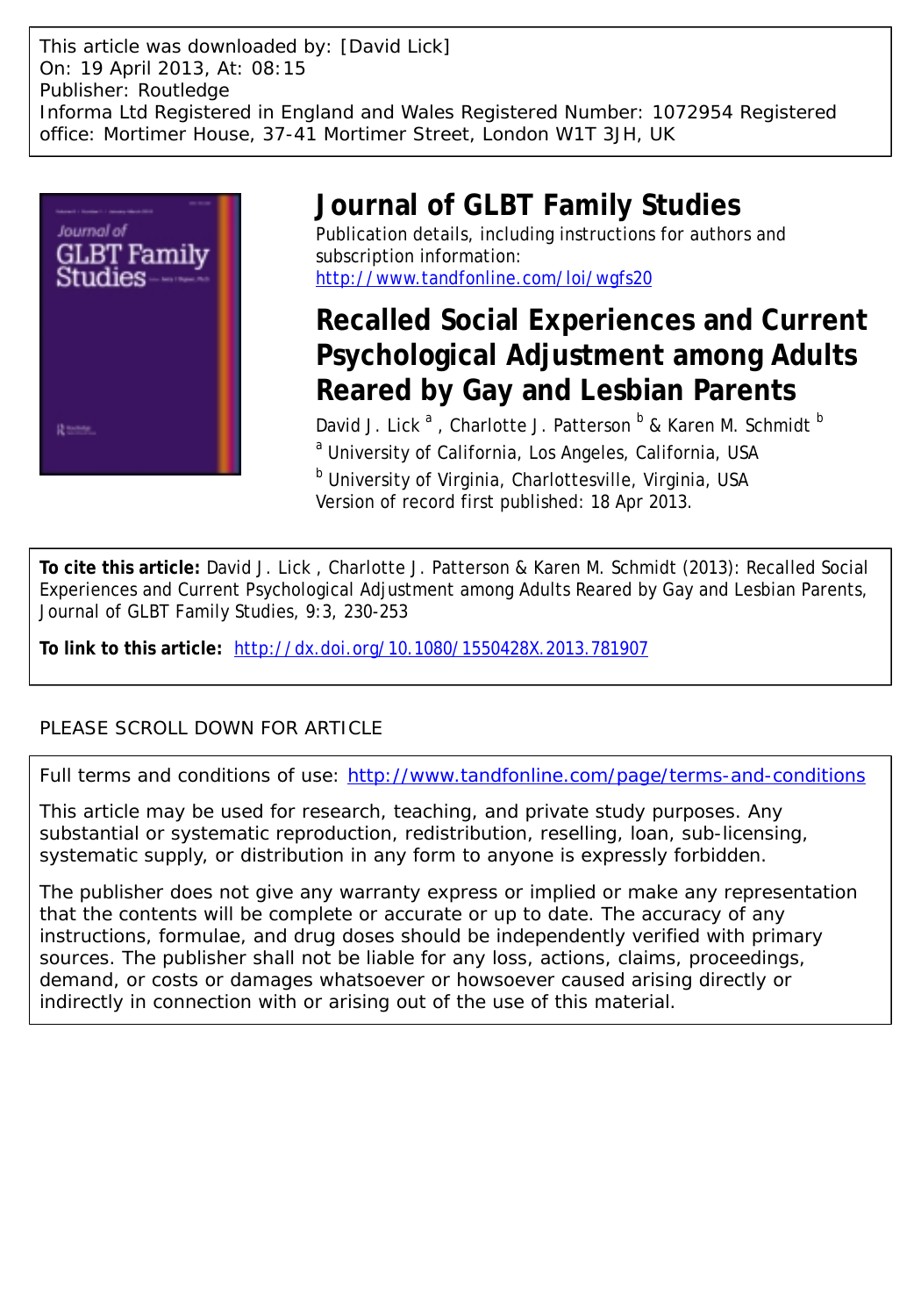*Journal of GLBT Family Studies*, 9:230–253, 2013 Copyright © Taylor & Francis Group, LLC ISSN: 1550-428X print / 1550-4298 online DOI: 10.1080/1550428X.2013.781907

## **Recalled Social Experiences and Current Psychological Adjustment among Adults Reared by Gay and Lesbian Parents**

DAVID J. LICK

*University of California, Los Angeles, California, USA*

CHARLOTTE J. PATTERSON and KAREN M. SCHMIDT *University of Virginia, Charlottesville, Virginia, USA*

*Children of gay and lesbian parents are a diverse group, but existing studies offer limited information about individual differences in their social experiences and subsequent psychological outcomes. In this study, 91 adults reared by gay and lesbian parents responded to measures of recalled social experiences as well as current depressive symptoms, positive and negative affect, and life satisfaction. Participants reported differing social experiences (e.g., stigma) as a function of their sex, family type, gay/lesbian parent's sex, and age at which they learned that a parent was gay or lesbian. Despite such diverse experiences, participants reported no significant differences in long-term psychological adjustment. It could be the case that children of gay and lesbian parents learn to cope with difficult social experiences, leading to positive adjustment overall. Indeed, the current sample perceived their social experiences as becoming significantly more positive over the life course, with less stigma and more benefits related to their family situation during adulthood than during earlier developmental periods. Future studies of adaptive coping processes and longitudinal changes in social experiences among offspring of gay and lesbian parents are warranted.*



This research was supported by a David A. Harrison III Foundation Grant, University of Virginia Research and Travel Grants, and a National Science Foundation Graduate Research Fellowship awarded to the first author. We thank Rachel Farr, Rachel Riskind, and Samantha Tornello for their comments on earlier drafts of this report. Portions of these findings were presented at the Harrison Institute Research Conference in 2009 and at the Association for Psychological Science meeting in 2011.

Address correspondence to David J. Lick, UCLA Department of Psychology, 1285 Franz Hall, Box 951563, Los Angeles, CA 90095-1563, USA. E-mail: david.lick@ucla.edu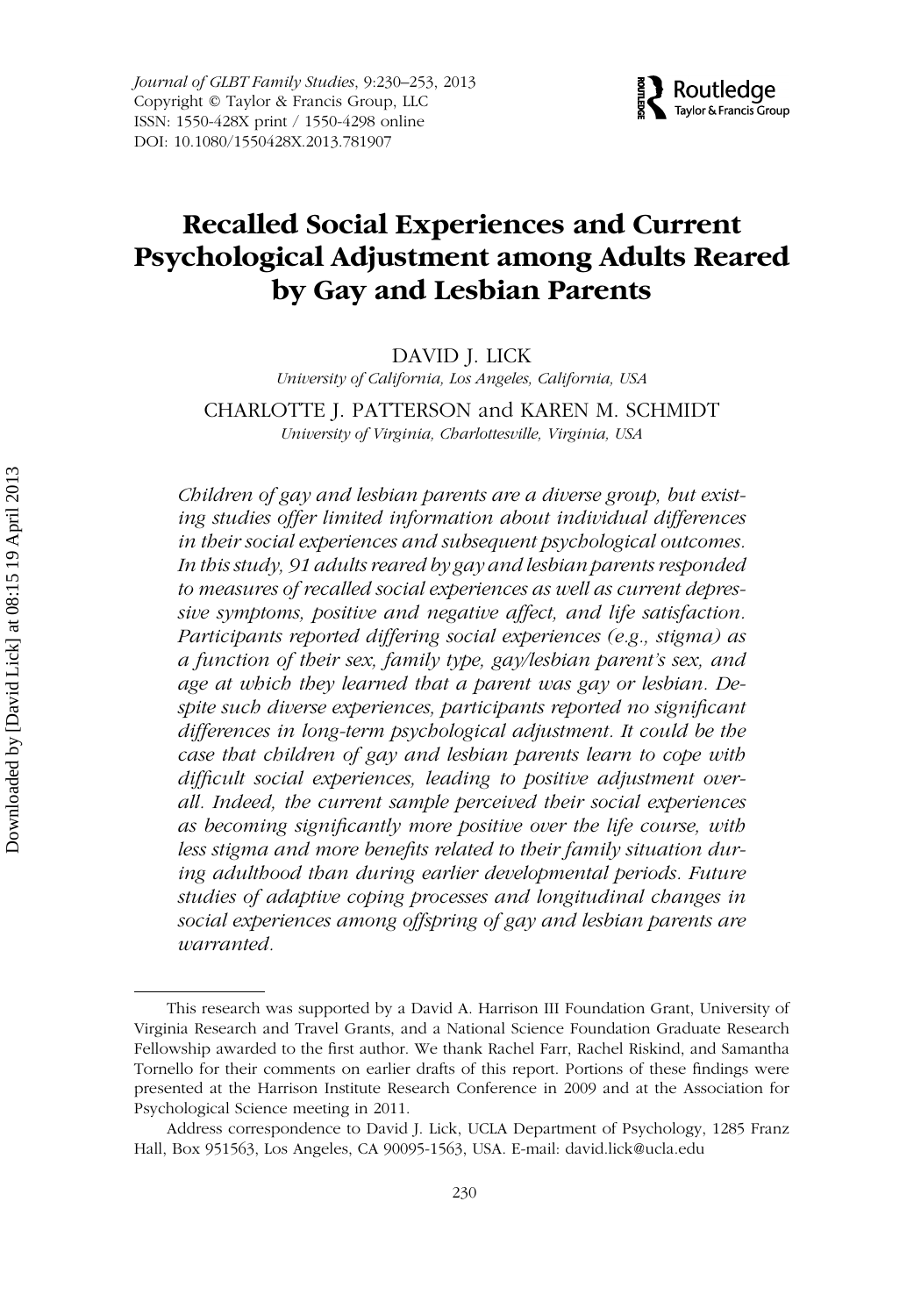*KEYWORDS children of gay and lesbian parents, gay and lesbian families, parental sexual orientation, Rainbow Families Scale*

#### INTRODUCTION

Sexual minority communities are diverse, and offspring of gay and lesbian parents grow up in a variety of family situations (Goldberg, 2010; Golombok & Tasker, 2010; Patterson, 2009). For example, some children are reared by two fathers or two mothers while others have a single gay or lesbian parent. Some are conceived via donor insemination, some are adopted, and some are born in the context of a heterosexual marriage that is later disrupted when a parent comes out as gay or lesbian. Most children of gay and lesbian parents identify themselves as heterosexual, though some identify as gay, lesbian, or bisexual. Despite these many sources of diversity, few quantitative studies have examined individual differences among offspring of gay and lesbian parents. Furthermore, research in this area has generally focused on overall psychological adjustment, offering limited information about how early psychosocial experiences relate to long-term mental health outcomes. The current study was designed to address these gaps in the literature by investigating individual differences in recalled social experiences and their associations with long-term psychological adjustment among adult offspring of gay and lesbian parents.

## Social Experiences and Psychological Adjustment among Offspring of Gay and Lesbian Parents

For many years now, psychologists have studied the influence of parental sexual orientation on child development. The bulk of this work has compared mental health outcomes among offspring of gay and lesbian parents to those of heterosexual parents (Stacey & Biblarz, 2001). Results have converged across studies, demonstrating no significant differences in psychological adjustment between individuals reared by heterosexual parents and those reared by gay and lesbian parents (Anderssen, Amlie, & Ytterøy, 2002; Biblarz & Stacey, 2010; Goldberg, 2010; Golombok & Tasker, 2010). That is, offspring of gay and lesbian parents are comparable to offspring of heterosexual parents in terms of their overall mental health (Patterson, 2006).

Despite rich data concerning psychological adjustment among offspring of gay and lesbian parents, information about their social experiences is more limited. This remains an important area for research because social experiences are likely to diverge as a function of parental sexual orientation (Lick, Schmidt, & Patterson, 2011). Indeed, sexual minority individuals are more likely to face stigma and prejudice than are heterosexual individuals (Brewer & Wilcox, 2005; Herek, Cogan, & Gillis, 2002; Katz-Wise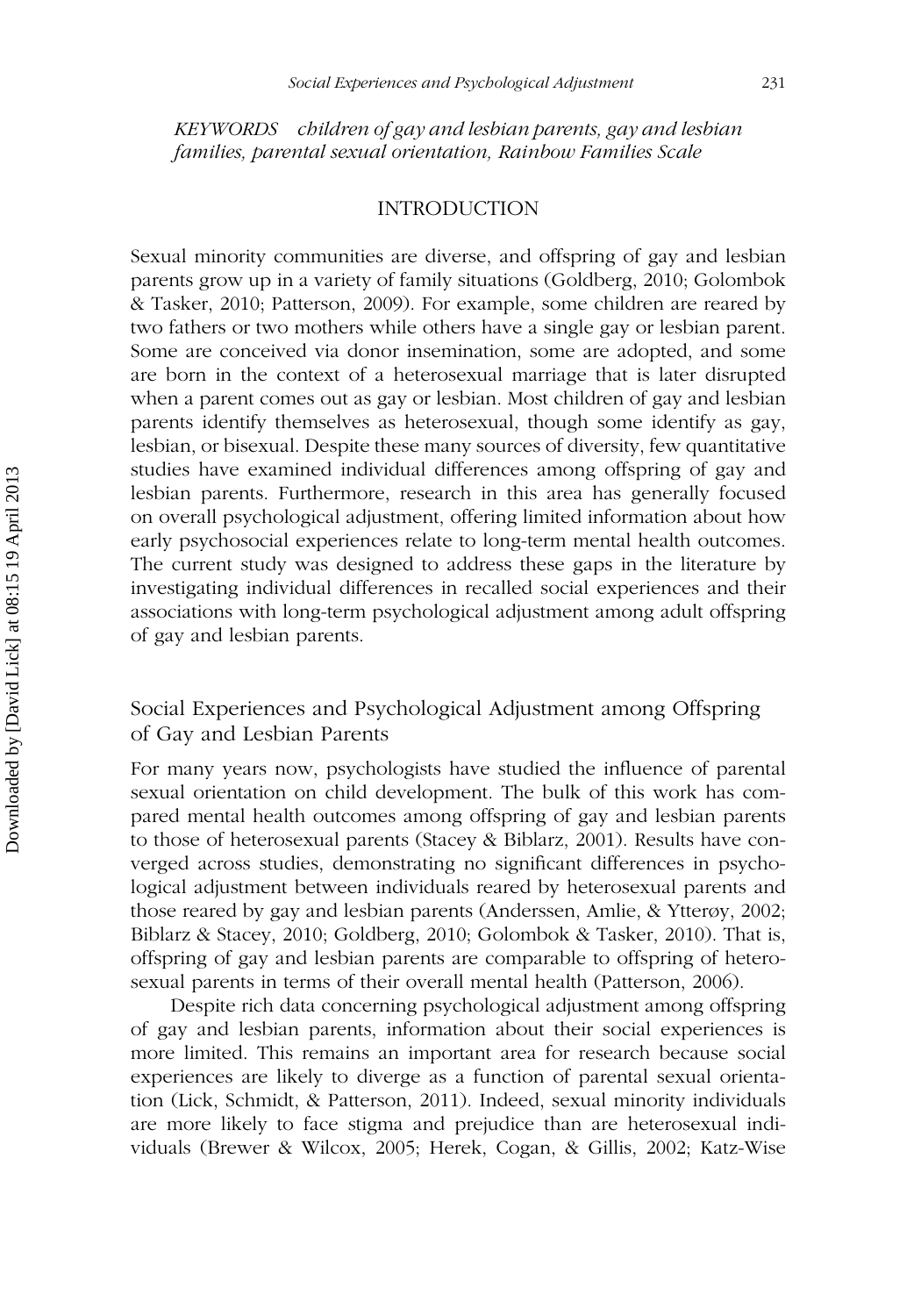& Hyde, 2012), and studies from social psychology suggest that this stigma may be associative (Richards, 2008). For example, family members of people with psychiatric disorders (e.g., schizophrenia; Östman & Kjellin, 2002) and communicable diseases (e.g., HIV/AIDS; Mitchell & Knowlton, 2009) report facing high rates of stigma even though they do not have a stigmatizing trait themselves. In light of this evidence, it seems possible that offspring of gay and lesbian parents may face associative stigma due to their parents' stigmatized sexual orientations. At the same time, offspring of gay and lesbian parents might enjoy some positive experiences related to their family structure, including cohesion with other minority groups (Kuvalanka & Goldberg, 2009; Lick et al., 2011). However, few studies have systematically examined these possibilities.

The unique social experiences of individuals with gay and lesbian parents are important because they may predict psychological well-being. Indeed, according to minority stress theory (Meyer, 2003), difficult social experiences lead to mental health deficits among stigmatized individuals. For instance, in a nationally representative sample, gay, lesbian, and bisexual individuals reported more frequent day-to-day and lifetime experiences with stigma than did heterosexuals; these experiences were associated with heightened reports of psychological distress (Mays & Cochran, 2001). Similar results have emerged among offspring of gay and lesbian parents. In one recent study, heterosexual offspring of gay and lesbian parents showed positive adjustment overall, but social climate moderated adjustment such that individuals living in stigmatizing environments reported poorer outcomes than did those living in more supportive environments (Lick, Tornello, Riskind, Schmidt, & Patterson, 2012). Thus, experiences with stigma may have important psychological consequences for offspring of gay and lesbian parents.

While researchers have consistently demonstrated links between sexual orientation-related stigma and poor mental health outcomes (Hatzenbuehler, 2009; Meyer, 2003), and while it is likely that offspring of lesbian and gay parents face some stigma related to their family situation (Lick et al., 2011; Lick et al., 2012), the fact remains that offspring of gay and lesbian parents have displayed positive adjustment in most previous studies (Patterson, 2006). These observations lead to an apparent contradiction: Children of gay and lesbian parents are likely to face stigma related to their parents' sexual orientations, yet few of them suffer mental health deficits. A resolution of this contradiction is that offspring of gay and lesbian parents may learn to cope with stigma over time, mitigating the impact of early life stressors on long-term mental health. That is, as they grow from childhood into adolescence and adulthood, offspring of gay and lesbian parents may face fewer instances of stigma and recognize more benefits of their family situation, buffering them from minority stress and enhancing their subsequent mental health. While this hypothesis is certainly plausible, current data about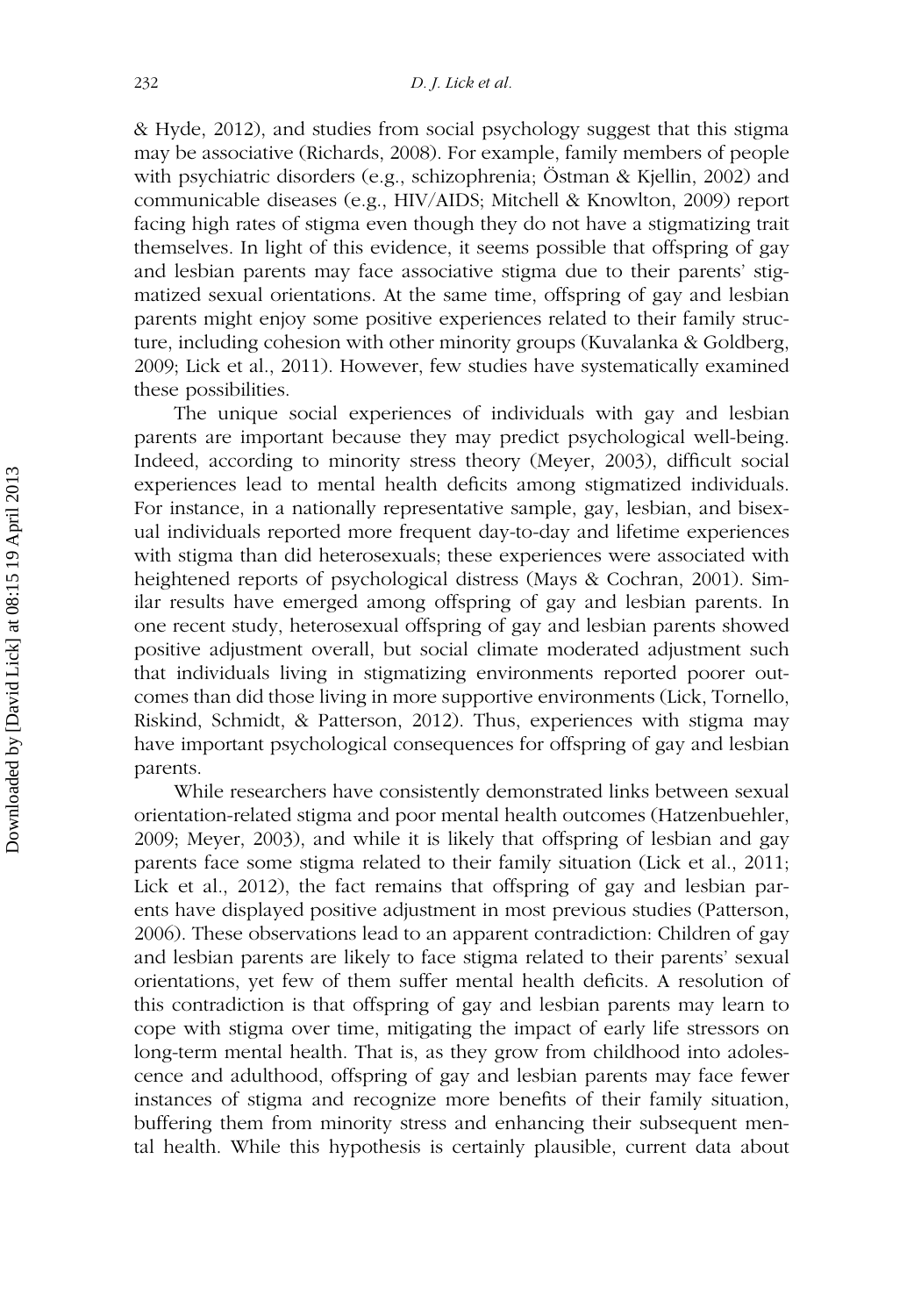experiences of stigma among offspring of gay and lesbian parents are sparse and pertain mostly to youths (Bos, van Balen, van den Boom, & Sandfort, 2004; Gartrell, Rodas, Deck, Peyser, & Banks, 2005). New studies of adults who grew up with gay and lesbian parents may enhance our knowledge of associations between early social experiences and psychological outcomes in this community.

## Potential Moderators of Social Experiences among Offspring of Gay and Lesbian Parents

It is also worth noting that offspring of gay and lesbian parents have diverse backgrounds that might influence their social experiences and subsequent psychological adjustment. Indeed, several recent studies have demonstrated that social climate moderates psychological outcomes among children of gay and lesbian parents. For example, living in an area with a large number of families headed by same-sex parents and social policies that support sexual minority rights has been linked to better psychological adjustment among heterosexual adults reared by gay or lesbian parents (Lick et al., 2012). Similarly, children in planned lesbian-parent families reported better psychological adjustment when they attended schools that included sexual minority issues in the curriculum and when they knew peers with similar families (Bos, Gartrell, van Balen, Peyser, & Sandfort, 2008). These data suggest that individual differences such as social climate moderate social experiences and psychological outcomes related to having gay or lesbian parents. Aside from ecological factors, however, there are many other potential differences among offspring of gay and lesbian parents about which we have less recent information. Next, we briefly review existing literature to pinpoint several understudied areas in which individual differences may influence social experiences and adjustment among offspring of gay and lesbian parents.

First, family types vary widely within this community. Many children of gay and lesbian parents are born in the context of a heterosexual marriage that is later disrupted when one or both parents come out (Goldberg, 2010; Patterson, 2000; Tasker, 1999), but increasing numbers are born to or adopted by adults who already identify as gay or lesbian (Perrin, 2002). Experiences may differ across these family types. For example, offspring of divorced parents may face stress as they discover a parent's sexual minority status and cope with family separation (MacCallum & Golombok, 2004). In contrast, individuals who live with same-sex couples from birth may never experience parental separation, and may express a high degree of comfort with their parents' sexual orientations (Brewaeys, Ponjaert, van Hall, & Golombok, 1997). Thus, individuals who are reared by gay and lesbian parents from birth may have more positive social experiences than those who learn that a parent is gay or lesbian later in life, leading to enhanced psychological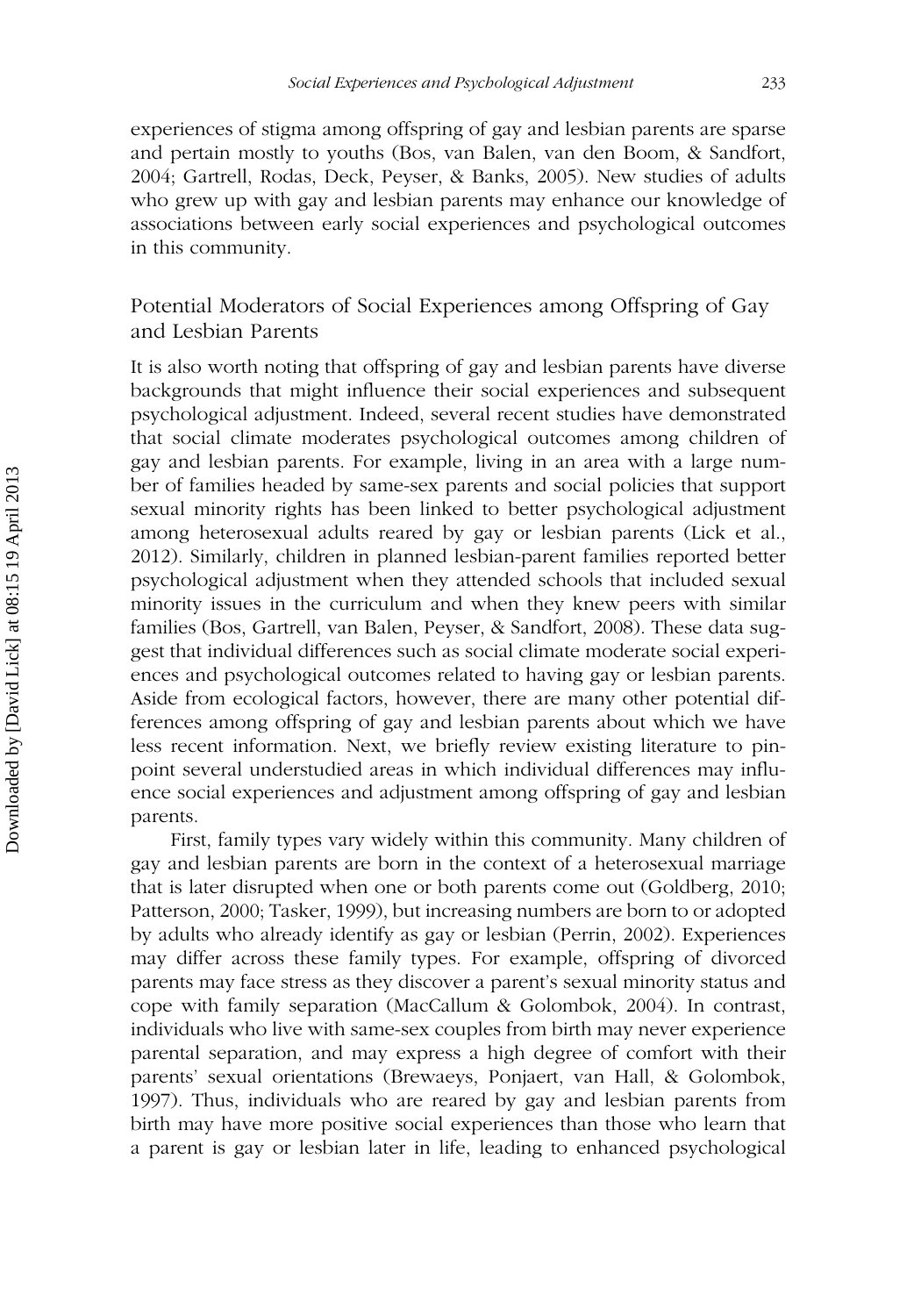adjustment during adulthood. We are not aware of published studies that systematically test these possibilities.

Experiences may also vary depending upon the age at which a person learns that a parent is gay or lesbian. Both Paul (1986) and Huggins (1989) reported that participants who discovered that a parent was gay or lesbian during childhood had an easier time coping than those who learned when they were older. However, these findings are more than 20 years old now, and current social climates may lead to different outcomes. Also, many other differences may exist based on the age at which a child learned that a parent is gay or lesbian. For instance, some evidence suggests that children of gay and lesbian parents experience benefits of their family situation, including increased solidarity with members of other minority groups and particularly strong family bonds (Goldberg, 2007; Lick et al., 2011). Children who learn of parental sexual orientation early in life may have more opportunity to experience such benefits, buffering them from stigma-related stress later in life.

Offspring of gay and lesbian parents do not appear to be disproportionately gay or lesbian themselves (Golombok & Tasker, 1996; Huggins, 1989). Nevertheless, some offspring of lesbian and gay parents do identify as gay, lesbian, or bisexual, and their experiences are likely to differ from those of their heterosexual peers. For example, in a recent qualitative study of 18 gay and lesbian adults reared by gay and lesbian parents, some participants reported little to no fear of family rejection when disclosing their sexual orientation, making them feel particularly close to their families (Kuvalanka & Goldberg, 2009). However, other participants reported feeling social pressure to conform to heterosexual norms, perhaps to deflect criticisms of gay and lesbian parents. Larger quantitative studies are needed to further explore these differences and to determine their associations, if any, with long-term adjustment.

Most work in this area has focused on children of lesbian mothers (Biblarz & Stacey, 2010), and findings indicate that these children are relatively open with peers about their mothers' sexual orientations (Gartrell et al., 2005). In contrast, studies of children with gay fathers are sparse, and existing data indicate that they tend not to disclose their fathers' gay identities to peers (Barrett & Tasker, 2001). These findings suggest that offspring of gay fathers might be less open with their peers than are offspring of lesbian mothers; however, the discrepancy might also be due to sampling variation between studies. Systematic comparisons of individuals with lesbian mothers and those with gay fathers are necessary to determine whether significant differences emerge as a function of parent sex.

The visibility of and legal rights for families led by lesbian and gay parents have improved dramatically in recent decades (Baird & Rosenbaum, 2004; Lee, 2002), and offspring who live in communities with accepting social climates tend to have better psychological adjustment than those in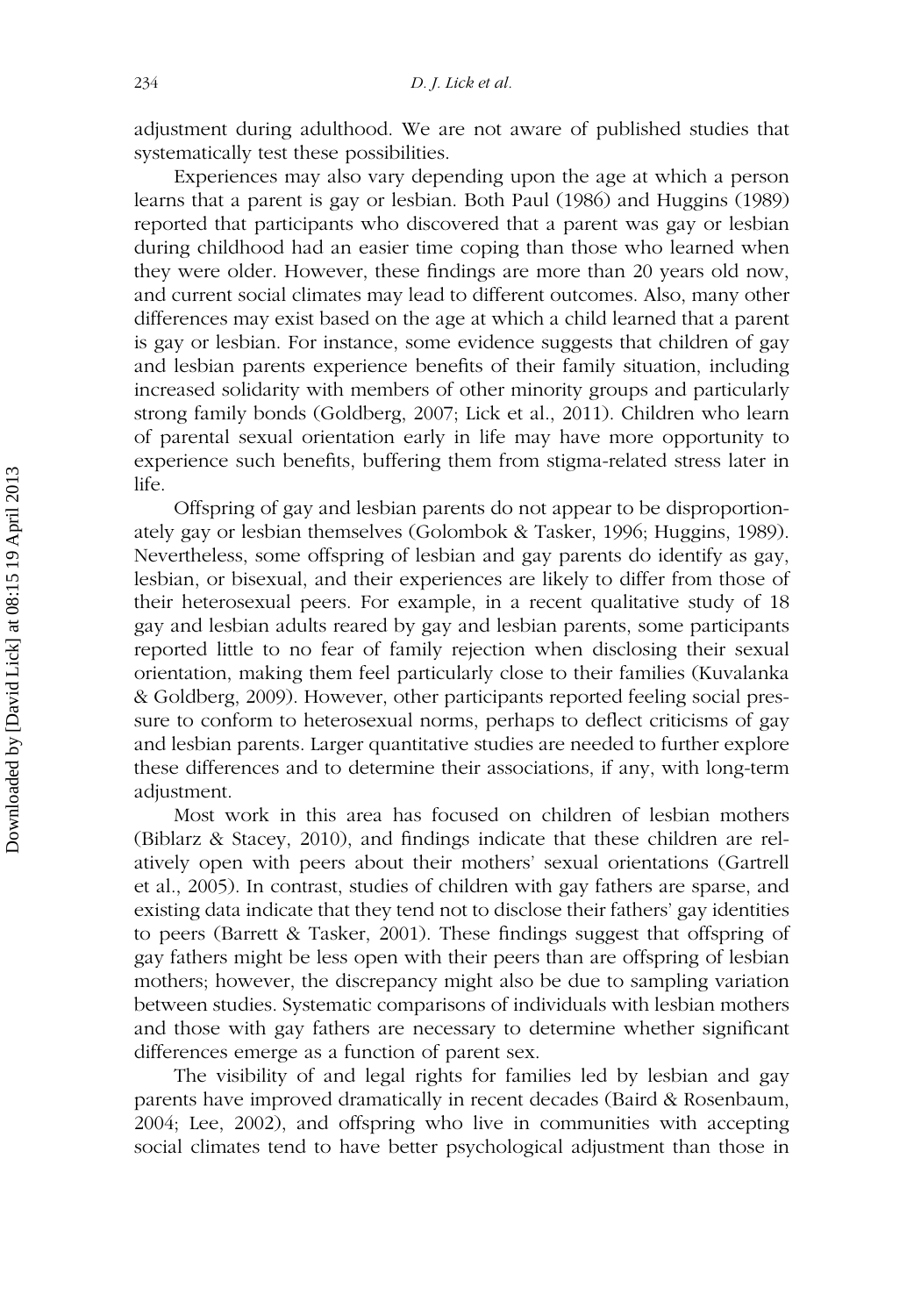more stigmatizing communities (Bos et al., 2008; Lick et al., 2012). These findings suggest that children of gay and lesbian parents may have an easier time in general growing up today than in previous decades (Anderssen et al., 2002). Despite this possibility, however, most existing studies have examined cross-sectional samples of children with gay and lesbian parents from the same age cohort. Larger and more diverse samples would help us to understand whether social experiences vary as a function of the time during which children of gay and lesbian parents grew up.

Men and women may also differ in their experiences related to having gay or lesbian parents. While some early studies reported no differences among young boys and girls reared by gay and lesbian parents (Golombok, Spencer, & Rutter, 1983), others suggest potential differences in children's psychosocial experiences based upon their sex. For example, it has been argued that sexual minority status is more widely accepted among heterosexual women than men (Herek, 2002). If young boys with gay/lesbian parents are more likely to affiliate with male peers than with female peers, then they might face especially high rates of stigma and subsequently be less open because their male peers are likely to show prejudice against sexual minority individuals. A longitudinal study of 25 children reared by lesbian mothers found support for this hypothesis: Boys were more likely than girls to report being teased because of their mothers' sexual orientations (Tasker & Golombok, 1997). A more recent study of 44 children with lesbian mothers also found higher reports of victimization among boys relative to girls (Wainright & Patterson, 2006; Wainright & Patterson, 2008). Larger studies that include individuals with gay fathers are necessary to further explore sex differences in social experiences and adjustment among offspring of gay and lesbian parents.

Finally, offspring of gay and lesbian parents may grow up in either single- or dual-parent homes. While previous studies have not uncovered significant differences in psychological adjustment among children in these homes (Brewaeys et al., 1997; Chan, Raboy, & Patterson, 1998), their social experiences may well differ based upon the relationship status of their parents. For example, lesbian couples report sharing household labor equally, while single lesbian mothers perform household and financial duties independently (Chan et al., 1998; Patterson, 1995). Thus, single lesbian mothers might have less time to spend with their children than do lesbian mothers in partnerships, and this could affect the benefits that children perceive related to having a sexual minority parent. One might also expect that children reared by a gay or lesbian couple have difficulty concealing their parents' relationship status, especially if both parents attend the child's extracurricular events. In this case, peers might learn that the child has same-sex parents, leading to stigma or harassment. Therefore, one might expect children reared by same-sex couples to report somewhat different experiences from those reared by a single gay or lesbian parent.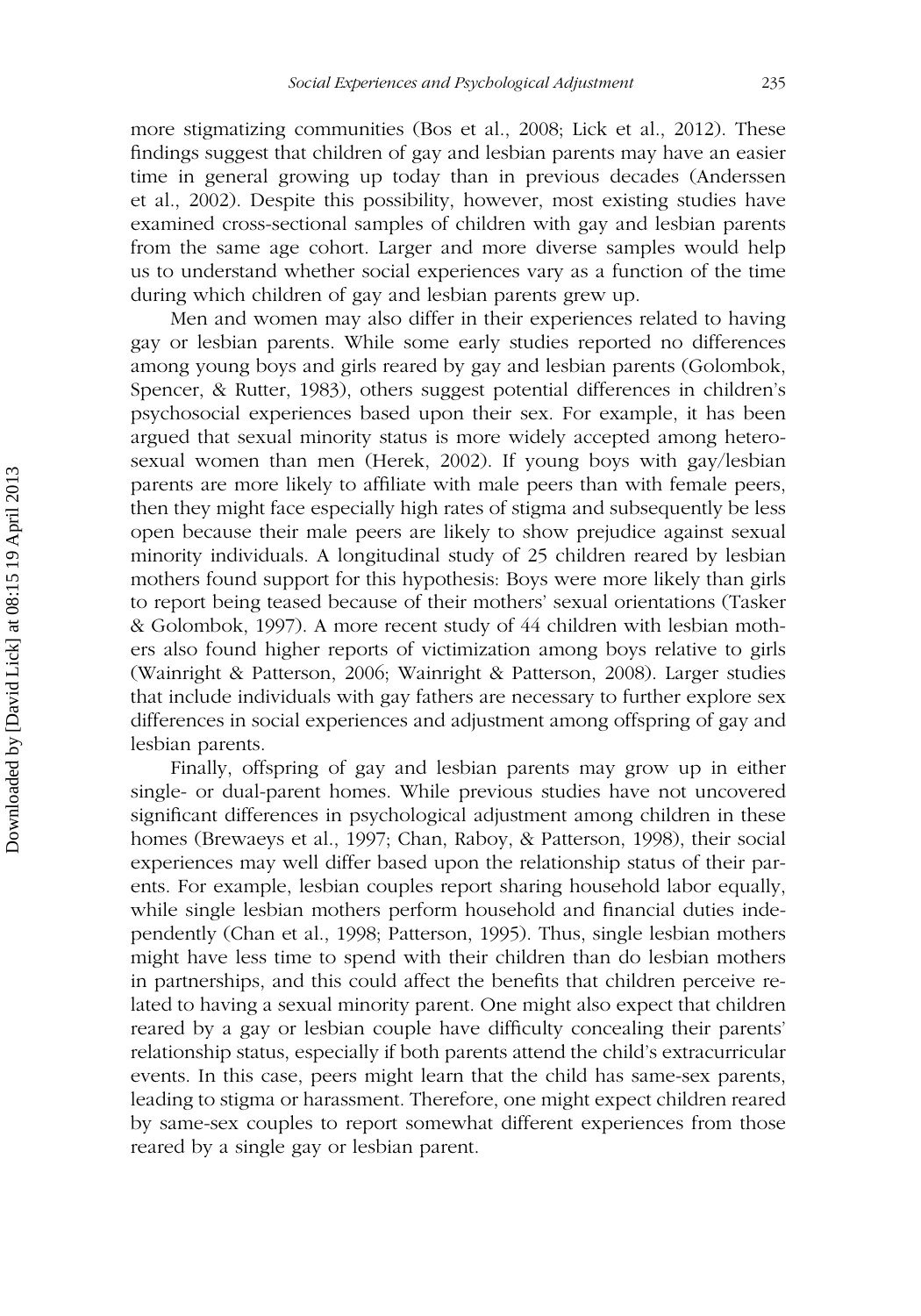#### The Current Study

In summary, few studies have examined social experiences among offspring of gay and lesbian parents, and even fewer studies have linked such experiences to long-term psychological adjustment. Furthermore, there are many sources of diversity that might lead to different experiences among offspring of gay and lesbian parents, but systematic investigations of such individual differences are limited at best. We sought to address both of these issues in a diverse sample of adults reared by gay and lesbian parents.

Based on existing findings, we predicted that adult offspring of gay and lesbian parents would display positive psychological adjustment overall. Despite generally positive outcomes, however, we expected them to recall some difficult social experiences throughout their lives (e.g., stigma), especially during childhood and adolescence. We also expected that participants would recall changes in their social experiences over the life course, reporting fewer negative and more positive experiences as they grew up. Finally, we predicted that these recalled social experiences would differ as a function of family background. In particular, we predicted that older participants, those who self-identified as gay, lesbian, or bisexual, those from divorcedparent families, and those reared by gay fathers would recall experiencing more stigma than their peers. We also predicted that individuals reared by a gay or lesbian couple would recall being more open about their family situation than would those reared by single gay or lesbian parents. We predicted that individuals who learned of their parents' sexual orientations earlier in life would perceive more benefits of their family situation than would those who learned later in life. In testing these hypotheses, we aimed to provide quantitatively rigorous information about individual differences, social experiences, and their links to long-term adjustment among adult offspring of gay and lesbian parents.

#### METHOD

#### Participants

Participants were 91 adults who grew up with at least 1 openly gay or lesbian parent. They ranged in age from 18 to 61 years old ( $M = 27.6$  years,  $SD =$ 7.2 years), and on average they were 7.6 years old (*SD* = 5.2 years) when they learned that a parent was gay or lesbian. Most had lesbian mothers (69%) and identified themselves as heterosexual (60%) and female (75%). In general, participants and their parents were highly educated (96% of participants and 89% of parents completed at least some college) and lived in the United States (90%). Finally, most participants were white (91%), though 4% of the sample identified as Hispanic/Latino, 2% identified as African-American, and 2% identified with another racial group.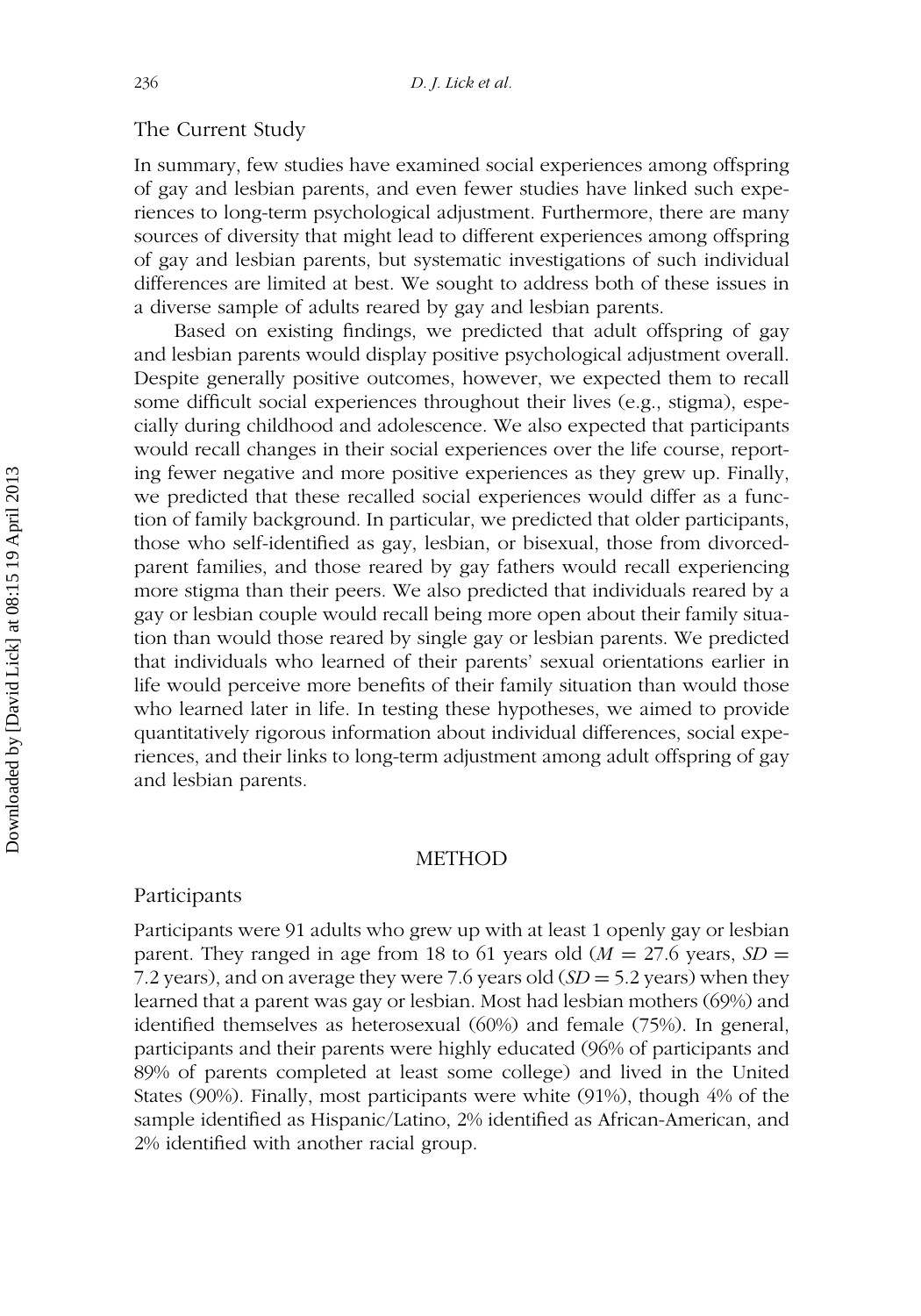#### Procedure

Participants were recruited between September 2008 and August 2009 via four methods: (1) snowball sampling of personal acquaintances, (2) advertisements to gay, lesbian, and bisexual family support groups in person and on the Internet, (3) community advertisements in restaurants and shops with prominently gay or lesbian clientele, and (4) a pool of introductory psychology students. Recruitment materials targeted adults who grew up with at least one parent who openly identified as gay, lesbian, bisexual, or queer. In the final sample, most participants reported hearing about the study from a friend or family member (53%), while others heard about it from a gay, lesbian, or bisexual family organization (31%), a university participant pool  $(6%)$ , or other means  $(11%)$ .

Interested individuals contacted a researcher via e-mail and gave a brief description of their family. Those who were eligible (i.e., over 18 years of age with at least 1 openly gay or lesbian parent) were provided with a link and access code to an online study. Participants read instructions, provided consent, and responded to a series of surveys in their own time and without compensation. The University of Virginia Institutional Review Board for the Social and Behavioral Sciences approved this study.

#### Materials

#### THE RAINBOW FAMILIES SCALE

The Rainbow Families Scale (RFS; Lick et al., 2011) assessed recalled experiences across the life span for offspring of gay and lesbian parents. Participants responded to 28 items on a 5-point scale  $(1 =$  Strongly disagree to 5 = Strongly agree), rating the extent to which they experienced each statement as a child  $(0-12 \text{ years old})$ , as an adolescent  $(13-17 \text{ years old})$ , and as an adult (18+ years old). Participants who did not learn that a parent was gay or lesbian until adolescence were asked to leave the childhood items blank.

The Rainbow Families Scale measures three independent dimensions of experience associated with having gay/lesbian parents: (1) Stigma (14 items, e.g., "Others teased me because of my parent's sexual orientation"; *Min =* 14,  $Max = 70$ , (2) Benefits (8 items, e.g., "I was closer to my parents than my friends were with their heterosexual parents"; *Min =* 8, *Max* = 40), and (3) Openness (6 items, e.g., "It was easy to talk to my teachers /administrators about my family"; *Min =* 6, *Max* = 30). Negatively worded items were reverse-scored, and totals were computed for each subscale such that a high score on the Stigma subscale indicated relatively few recollections of stigma, a high score on the Benefits subscale indicated many perceived benefits related to having a gay or lesbian parent, and a high score on the Openness subscale revealed a high degree of disclosure about one's family situation.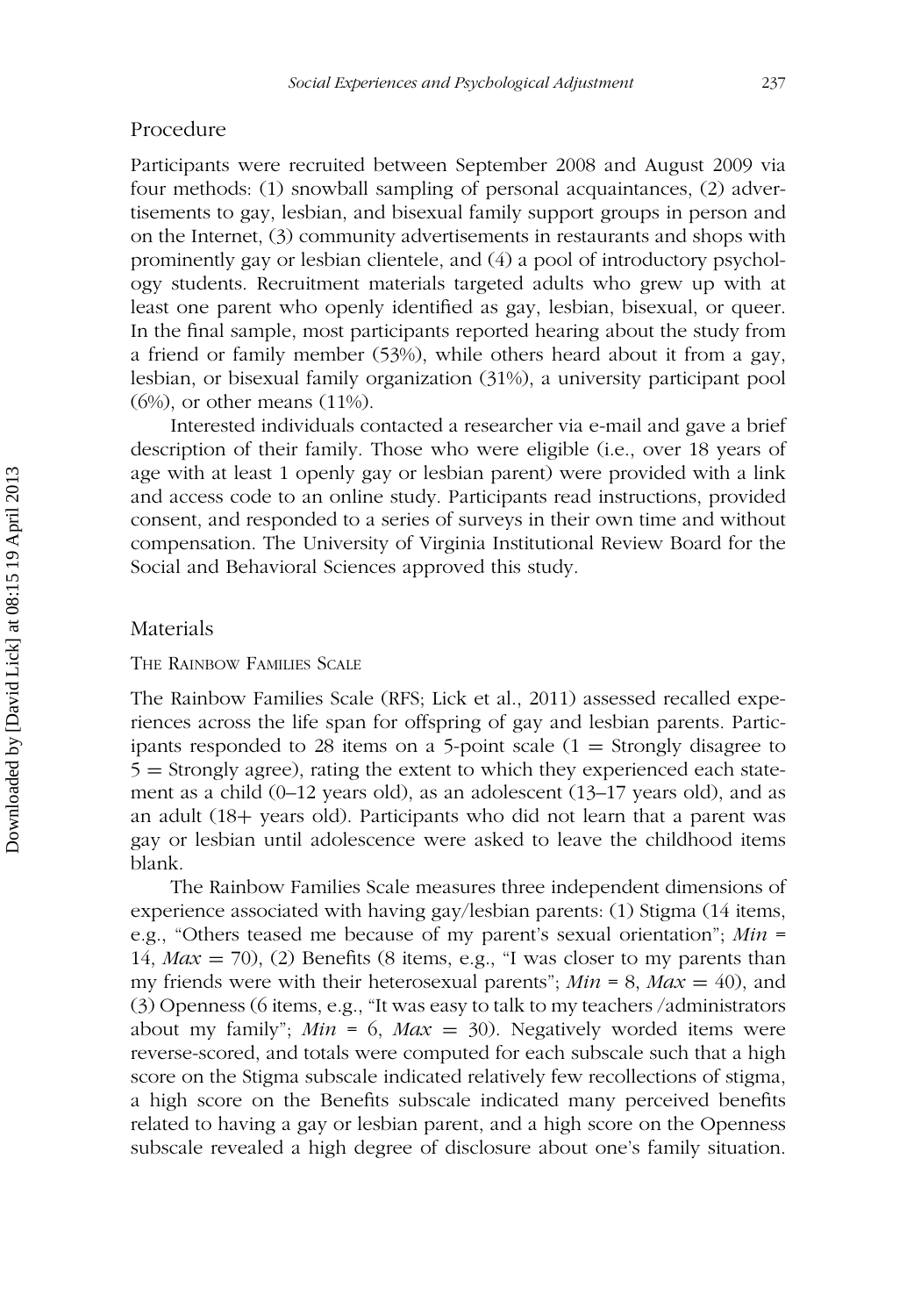These scores were computed for each developmental period, yielding nine subscales:

- 1. Childhood Stigma (Cronbach's  $\alpha = .89$ ),
- 2. Adolescent Stigma (Cronbach's  $\alpha = .89$ ),
- 3. Adult Stigma (Cronbach's  $\alpha = .84$ ),
- 4. Childhood Benefits (Cronbach's  $\alpha = .54$ ),
- 5. Adolescent Benefits (Cronbach's  $\alpha = .56$ ),
- 6. Adult Benefits (Cronbach's  $\alpha = .63$ ),
- 7. Childhood Openness (Cronbach's  $\alpha = .68$ ),
- 8. Adolescent Openness (Cronbach's  $\alpha = .75$ ), and
- 9. Adult Openness (Cronbach's  $\alpha = .68$ ).

Cronbach's  $\alpha$  for most subscales was at or above .7, but values for the Benefits subscales were lower. Therefore, we conducted additional tests of reliability. Split-half methods revealed slightly higher reliability (Childhood Benefits = .65; Adolescent Benefits = .62; Adult Benefits = .68), and Spearman-Brown prophecy analyses showed that the alpha coefficients would have been notably higher with a longer test of the same psychometric properties. In fact, doubling the number of items would have increased Cronbach's alpha for the Benefits subscales to .64, .66, and .72, respectively. We took this as evidence for acceptable reliability of the RFS subscales in the current sample.

#### DEPRESSIVE SYMPTOMS

The Center for Epidemiological Studies Depression Scale (CES-D; Radloff, 1977) consisted of 20 statements assessing depressive symptoms over the past week. Participants responded to each statement using a 4-point rating scale ( $0 =$  Rarely or none of the time to  $3 =$  Most or all of the time). Positively worded items were reverse-scored, such that a high score corresponded to heightened depressive symptoms. Previous researchers suggested that scores exceeding 16 indicate notable depressive symptoms (Boyd, Weissman, Thompson, & Myers, 1982), and that 20% to 45% of the adult population reports depressive symptoms on the CES-D (Roberts, Lewinsohn, & Seeley, 1991). In the current study, Cronbach's  $\alpha = .91$ .

#### POSITIVE AND NEGATIVE AFFECT

The Positive and Negative Affect Schedule (PANAS; Watson, Clark, & Tellegen, 1988) measured affective experiences at the time of testing. Participants read 20 single-word descriptors—10 positive (e.g., interested, proud) and 10 negative (e.g., ashamed, nervous)—and rated how strongly they felt each one on a 5-point scale  $(1 = \text{Very slightly/Not at all to } 5 = \text{Extremely})$ . Higher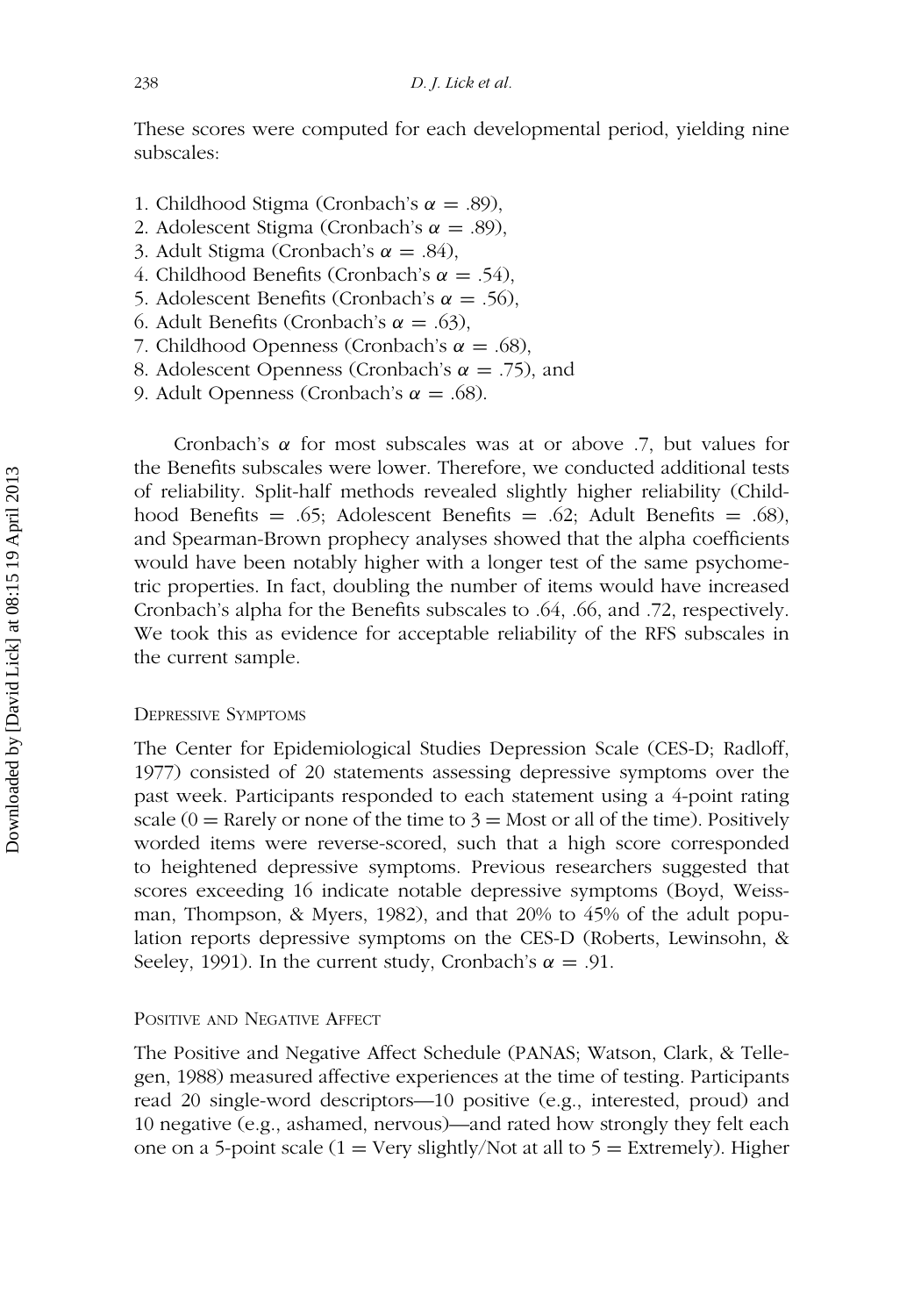scores across the positive and negative items revealed heightened levels of positive and negative affect, respectively. In the current study, Cronbach's  $\alpha$  = .93 for positive affect and .89 for negative affect.

#### LIFE SATISFACTION

The Satisfaction with Life Scale (SWLS; Diener, Emmons, Larsen, & Griffin, 1985) consisted of five statements that participants endorsed on a 7-point rating scale  $(1 =$  Strongly disagree to  $7 =$  Strongly agree). The total score yielded a measure of overall life satisfaction, and previous researchers have suggested the following scoring criteria:  $30-35 =$  high satisfaction,  $25-29 =$ average satisfaction,  $20-24$  = neutral,  $15-19$  = below average satisfaction,  $10-14$  = dissatisfaction,  $5-9$  = extreme dissatisfaction (Diener et al., 1985). In the current study, Cronbach's  $\alpha = .88$ .

#### SOCIAL DESIRABILITY

To assess social desirability, we drew eight "unlikely virtue" items from L. Goldberg's database (Goldberg et al., 2006; www.ipip.ori.org/ipip) that presented overly positive statements about the self (e.g., "I always follow the rules"). Participants responded to each statement using a 5-point rating scale  $(1 =$  Strongly disagree to  $5 =$  Strongly agree), with extreme scores suggesting that they presented themselves in an overly positive or negative light on survey items. In the current study, Cronbach's  $\alpha = .64$ .

#### Plan of Analysis

We approached our analysis in several steps. First, we used *t*-tests, Pearson correlations, and chi-square tests to explore individual differences in recalled social experiences and current psychological adjustment based upon seven demographic variables of interest (i.e., age, sex, sexual orientation, family type, parent sex, parent relationship status, age when participant learned of parent sexual orientation). After uncovering several differences in participants' recalled experiences, we used multiple linear regressions to explore whether responses to the Rainbow Families Scale predicted psychological adjustment, and whether these associations were moderated by individual differences. Finally, we used repeated-measures ANOVAs to test whether participants' recalled social experiences varied across developmental periods.

Because we performed multiple statistical tests on these data, we adjusted the alpha level with a Bonferroni correction to reduce the likelihood of Type I error ( $\alpha = .01$  for all *t*-tests and correlations). Furthermore, we computed all models using ANCOVA and partial correlations to control for social desirability. In only one case did controlling for social desirability alter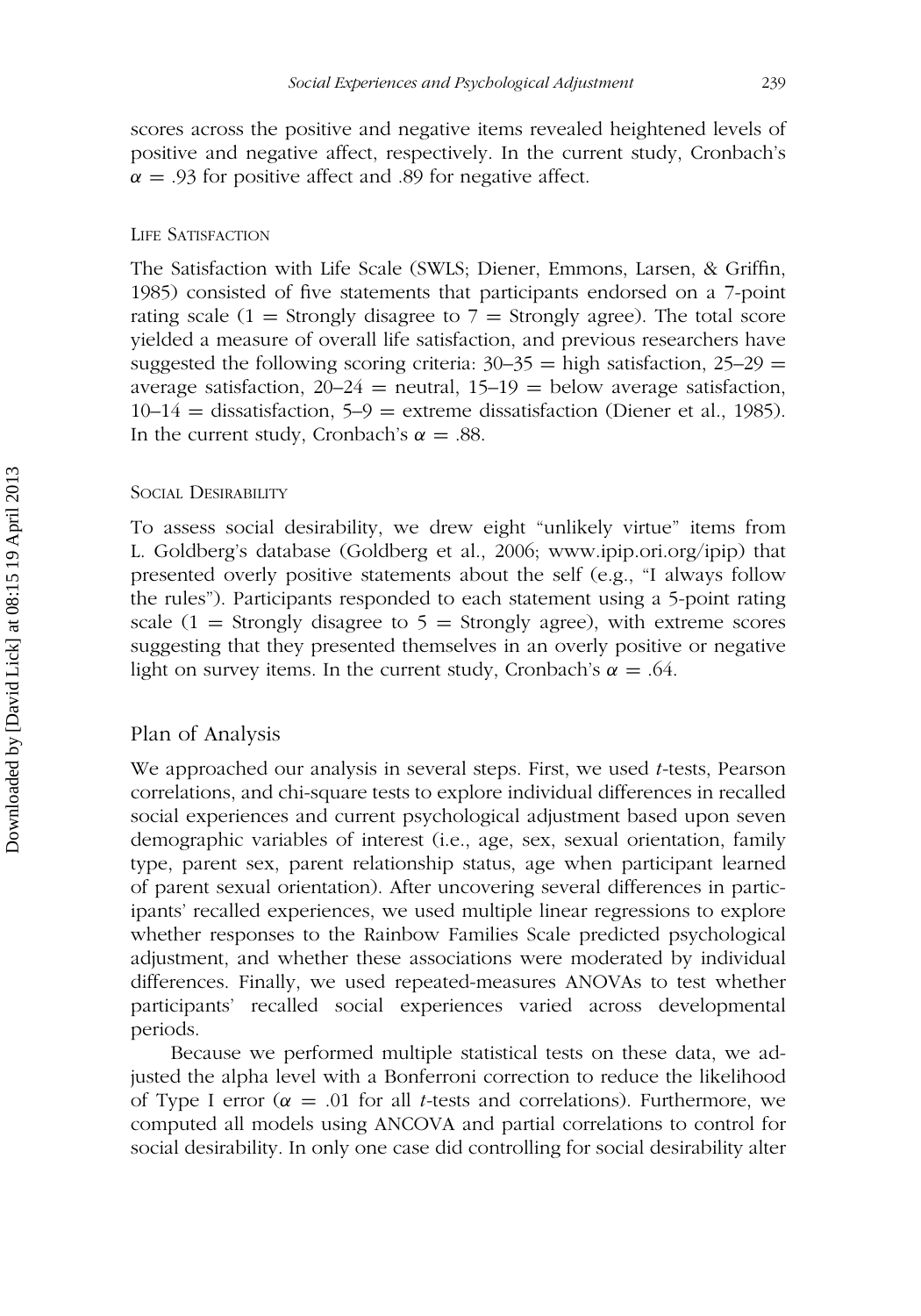effects of interest. This instance is noted; in all other cases, we report the statistics without controlling for social desirability, because it did not make a significant difference. Finally, we were missing demographic data for some participants, so degrees of freedom do not always match the 91 participants in the sample. We included all possible participants in each analysis.

#### RESULTS

#### Recalled Social Experiences

**SEX** 

We compared Rainbow Families Scale responses of women  $(N = 68)$  with those of men  $(N = 20)$ . Independent samples *t*-tests revealed one significant difference: Men recalled significantly more openness during childhood than did women,  $t(72) = 2.85$ ,  $p = .006$ ,  $d = 0.79$ . We did not predict this effect, so we used a chi-square test to explore whether another factor might be responsible for the difference. For example, we tested whether more male participants lived with a couple as opposed to a single gay or lesbian parent. There were not significantly greater numbers of men relative to women across any of the other demographic variables we collected (single parent versus coupled parents, lesbian mothers versus gay fathers, etc.).

#### AGE

Correlations between participant age and Rainbow Families Scale responses revealed no statistically significant associations (see Table 1). Because several of the participants were notably older than the others (6 participants over the age of 40), we excluded them from the sample and re-analyzed the correlations, obtaining the same result: Participant age was not associated with recollections of social experiences in our sample.

#### FAMILY TYPE

Participants who were born in the context of a heterosexual marriage in which one parent later came out as gay or lesbian  $(N = 73)$  were compared to those born to or adopted by gay or lesbian parents  $(N = 18)$ . Independent samples *t*-tests revealed that participants born to or adopted by gay or lesbian parents recalled significantly more openness during childhood than did those who were born to heterosexual parents, one of whom later came out,  $t(75)$  =  $-2.72$ ,  $p = .008$ ,  $d = 0.75$ . In addition, statistical trends indicated that participants who were born to or adopted by gay or lesbian parents recalled more openness during adolescence,  $t(84) = -2.47$ ,  $p = .016$ ,  $d = -0.54$ , and during adulthood,  $t(85) = -2.23$ ,  $p = .028$ ,  $d = -0.48$ , than did those who were born to heterosexual parents, one of whom later came out.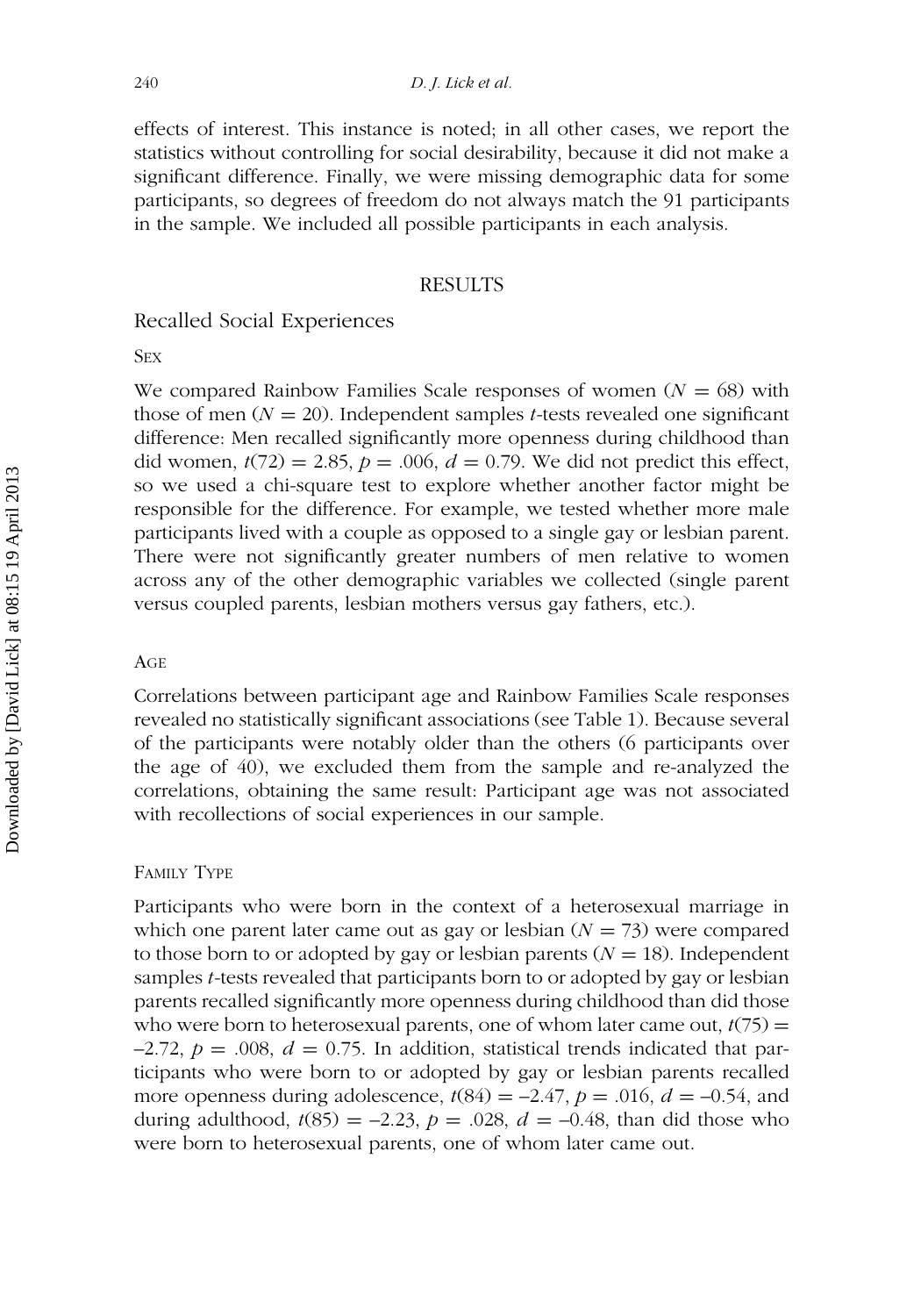| J<br>֠<br>à                              |
|------------------------------------------|
| ֠<br>֕<br>١<br>ŧ<br>۱<br>ı               |
| ֚֕֡                                      |
| ì<br>I<br>J                              |
| ֧֚֓֜֡֓֡֓֡֓֡֓֡֓֟<br>j<br>۱<br>I<br>l<br>I |
| ֚<br>ı<br>ij                             |
| ֕<br>i<br>I                              |
| ׇ֚֘                                      |
| I<br>ׇ֚                                  |
|                                          |
| ֕<br>i<br>I                              |

| $\overline{\phantom{a}}$                   |
|--------------------------------------------|
|                                            |
|                                            |
|                                            |
| í                                          |
| ï                                          |
| Ï                                          |
| i                                          |
| i                                          |
|                                            |
|                                            |
| I<br>l                                     |
|                                            |
| ì                                          |
|                                            |
|                                            |
|                                            |
|                                            |
| <br> <br>                                  |
| ĺ                                          |
|                                            |
| Ï                                          |
| ă<br>l                                     |
| l                                          |
| i                                          |
| Ì<br>ı                                     |
| $\begin{array}{c} \hline \end{array}$<br>j |
|                                            |
| į                                          |
| l                                          |
| I<br>l                                     |
| l                                          |
|                                            |
| I                                          |
|                                            |
| ֖֖֖֖֖֪ׅ֖֖֧ׅׅ֪֪ׅ֖֚֚֚֚֚֚֚֚֚֚֚֚֚֚֚֚֚֚֚֬֝֝֝֝֝֝ |
|                                            |
| Ó<br>ì                                     |
| Ï<br>l                                     |
| $\overline{\phantom{a}}$<br>١              |
| ۱                                          |
| Į<br>l                                     |
| $\frac{1}{2}$<br>l                         |
| ¢<br>i<br>i                                |
|                                            |

| 888887878888758<br> -<br> -<br>$1\qquad \qquad 1\qquad \  \, 1\qquad \  \, 1\qquad \  \, 1\qquad \  \, 1\qquad \  \, 1\qquad \  \, 1\qquad \qquad 1\qquad \qquad 1\qquad \qquad 1\qquad \qquad 1\qquad \qquad 1\qquad \qquad 1\qquad \qquad 1\qquad \qquad 1\qquad \qquad 1\qquad \qquad 1\qquad \qquad 1\qquad \qquad 1\qquad \qquad 1\qquad \qquad 1\qquad \qquad 1\qquad \qquad 1\qquad \qquad 1\qquad \qquad 1\qquad \qquad 1\qquad \q$<br>- 1 1<br>2009 - 2009<br>2009 - 2009 - 2010<br>2010 - 2011 - 2011 - 2011 - 2014 - 2014 - 2014 - 2014 - 2014 - 2014 - 2014 - 2014 - 2014 - 2014 - 2014 - 2014<br>$\frac{1}{1} \cdot \frac{2}{1} \cdot \frac{3}{1} \cdot \frac{5}{1} \cdot \frac{5}{1} \cdot \frac{3}{1} \cdot \frac{3}{1} \cdot \frac{3}{1} \cdot \frac{3}{1} \cdot \frac{3}{1} \cdot \frac{3}{1} \cdot \frac{3}{1} \cdot \frac{3}{1} \cdot \frac{3}{1} \cdot \frac{3}{1} \cdot \frac{3}{1} \cdot \frac{3}{1} \cdot \frac{3}{1} \cdot \frac{3}{1} \cdot \frac{3}{1} \cdot \frac{3}{1} \cdot \frac{3}{1} \cdot \frac{3}{1} \cdot \frac{3}{1} \cdot \frac{3$<br>$-38.2$<br>$-3.2$<br>$-1.7$<br>$-1.2$<br>$-3.2$<br>$-3.2$<br>$-3.2$<br>$-3.2$<br>$-3.2$<br>$-25.58$ |
|--------------------------------------------------------------------------------------------------------------------------------------------------------------------------------------------------------------------------------------------------------------------------------------------------------------------------------------------------------------------------------------------------------------------------------------------------------------------------------------------------------------------------------------------------------------------------------------------------------------------------------------------------------------------------------------------------------------------------------------------------------------------------------------------------------------------------------------------------------------------------------------------------------------------------------------------------------------------------------------------------------------------------------------------------------------------------------------------------------------------------------------------------------------------------------|
|                                                                                                                                                                                                                                                                                                                                                                                                                                                                                                                                                                                                                                                                                                                                                                                                                                                                                                                                                                                                                                                                                                                                                                                |
|                                                                                                                                                                                                                                                                                                                                                                                                                                                                                                                                                                                                                                                                                                                                                                                                                                                                                                                                                                                                                                                                                                                                                                                |
|                                                                                                                                                                                                                                                                                                                                                                                                                                                                                                                                                                                                                                                                                                                                                                                                                                                                                                                                                                                                                                                                                                                                                                                |
|                                                                                                                                                                                                                                                                                                                                                                                                                                                                                                                                                                                                                                                                                                                                                                                                                                                                                                                                                                                                                                                                                                                                                                                |
|                                                                                                                                                                                                                                                                                                                                                                                                                                                                                                                                                                                                                                                                                                                                                                                                                                                                                                                                                                                                                                                                                                                                                                                |
|                                                                                                                                                                                                                                                                                                                                                                                                                                                                                                                                                                                                                                                                                                                                                                                                                                                                                                                                                                                                                                                                                                                                                                                |
|                                                                                                                                                                                                                                                                                                                                                                                                                                                                                                                                                                                                                                                                                                                                                                                                                                                                                                                                                                                                                                                                                                                                                                                |
|                                                                                                                                                                                                                                                                                                                                                                                                                                                                                                                                                                                                                                                                                                                                                                                                                                                                                                                                                                                                                                                                                                                                                                                |
|                                                                                                                                                                                                                                                                                                                                                                                                                                                                                                                                                                                                                                                                                                                                                                                                                                                                                                                                                                                                                                                                                                                                                                                |
|                                                                                                                                                                                                                                                                                                                                                                                                                                                                                                                                                                                                                                                                                                                                                                                                                                                                                                                                                                                                                                                                                                                                                                                |
|                                                                                                                                                                                                                                                                                                                                                                                                                                                                                                                                                                                                                                                                                                                                                                                                                                                                                                                                                                                                                                                                                                                                                                                |
|                                                                                                                                                                                                                                                                                                                                                                                                                                                                                                                                                                                                                                                                                                                                                                                                                                                                                                                                                                                                                                                                                                                                                                                |
|                                                                                                                                                                                                                                                                                                                                                                                                                                                                                                                                                                                                                                                                                                                                                                                                                                                                                                                                                                                                                                                                                                                                                                                |
|                                                                                                                                                                                                                                                                                                                                                                                                                                                                                                                                                                                                                                                                                                                                                                                                                                                                                                                                                                                                                                                                                                                                                                                |
|                                                                                                                                                                                                                                                                                                                                                                                                                                                                                                                                                                                                                                                                                                                                                                                                                                                                                                                                                                                                                                                                                                                                                                                |
|                                                                                                                                                                                                                                                                                                                                                                                                                                                                                                                                                                                                                                                                                                                                                                                                                                                                                                                                                                                                                                                                                                                                                                                |

with any other scales. 1 – Depressive Symptoms; 2 – Positive Affect; 3 – Negative Affect; 4 – Life Satisfaction; 5 – Social Desirability; 6 – Childhood Stigma; 7 – Adolescent Stigma; 8 – Adult Stigma; 9 – Childhood Benefits; 10 – Adolescent Benefits; 11 – Adult Benefits; 12 – Childhood Openness; 13 – Adolescent Openness; 14 – Adult Openness; 15 – Age; – Age When Participant Learned a Parent Was Gay/Lesbian. with any other scales. 1 – Depressive Symptoms; 2 – Positive Affect; 3 – Negative Affect; 4 – Life Satisfaction; 5 – Social Desirability; 6 – Childhood Stigma; 7 –<br>Adolescent Stigma; 8 – Adult Stigma; 9 – Childhood Benefi *p* < .05. ∗∗ *p* < .01.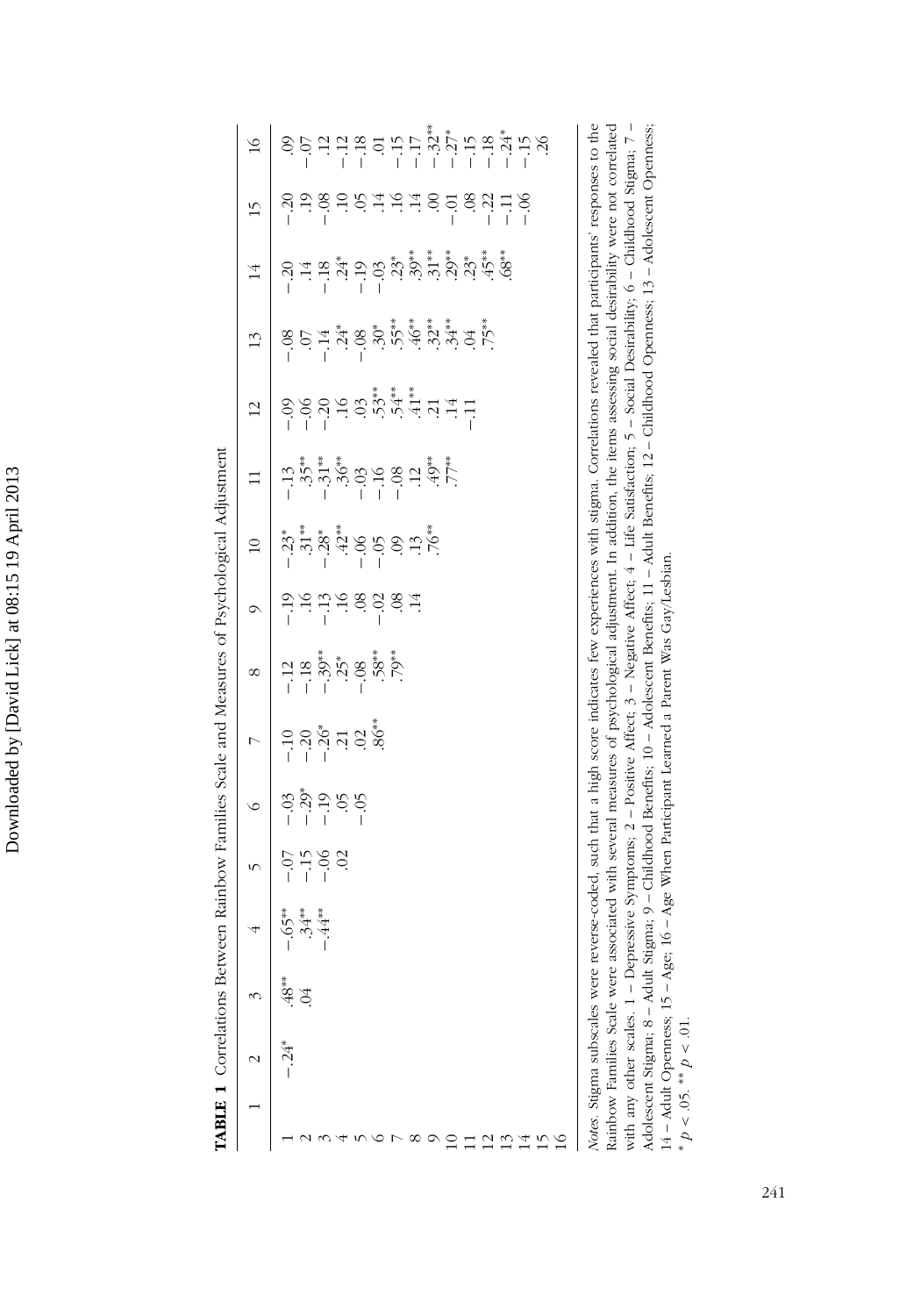#### SEXUAL ORIENTATION

We compared responses of heterosexual participants  $(N = 52)$  to those of gay, lesbian, and bisexual participants  $(N = 35)$ . We found no statistically significant differences in experiences based upon participant sexual orientation.

#### PARENT SEX

Participants with lesbian mothers  $(N = 62)$  recalled more stigma during childhood than did those with gay fathers  $(N = 28)$ ,  $t(73) = 2.90$ ,  $p =$ .005,  $d = 0.70$ . We did not predict this effect, so we used chi-square tests to examine the possibility that another factor might be responsible for the difference. Results indicated that more participants lived in the same home as a lesbian mother compared to a gay father,  $\chi^2$  (1,  $N = 80$ ) = 22.20,  $p < .001$ , Cramer's  $V = 0.53$ . Therefore, we used ANCOVA to test whether this variable explained the relationship between parent sex and childhood stigma. After controlling for the sexual orientation of the parent with whom participants lived, there was still a significant main effect of parent sex on reported level of childhood stigma,  $F(1, 62) = 11.34, p < .001, \eta_p^2 = 0.16$ . There were not significantly greater numbers of participants with lesbian mothers relative to gay fathers across any of the other demographic variables we collected (single parent versus coupled parents, lesbian mothers versus gay fathers, etc.).

We also examined whether children of lesbian mothers recalled being more open about parental sexual orientation than did those of gay fathers, which may have exposed them to more stigma. To test this possibility, we regressed childhood stigma onto parental sexual orientation, childhood openness, and their interaction. The interaction term was not significant,  $B = -0.58$ ,  $SE = 0.51$ ,  $t(72) = -1.15$ ,  $p = .256$ , indicating that reports of childhood openness did not moderate the relationship between parental sexual orientation and reports of childhood stigma.

#### PARENT RELATIONSHIP STATUS

We compared responses of participants reared by a single gay or lesbian parent  $(N = 18)$  with those of participants reared by a gay or lesbian couple  $(N = 72)$ . After the Bonferroni correction, there were no significant differences in recalled social experiences based upon parental relationship status. However, statistical trends indicated that relative to individuals with a single gay or lesbian parent, those reared by a gay or lesbian couple recalled more openness during childhood,  $t(75) = -2.35$ ,  $p = .021$ ,  $d = -0.54$ , and during adolescence,  $t(84) = -2.09$ ,  $p = .024$ ,  $d = -0.50$ . In addition, participants who grew up in a dual-parent family recalled somewhat more stigma during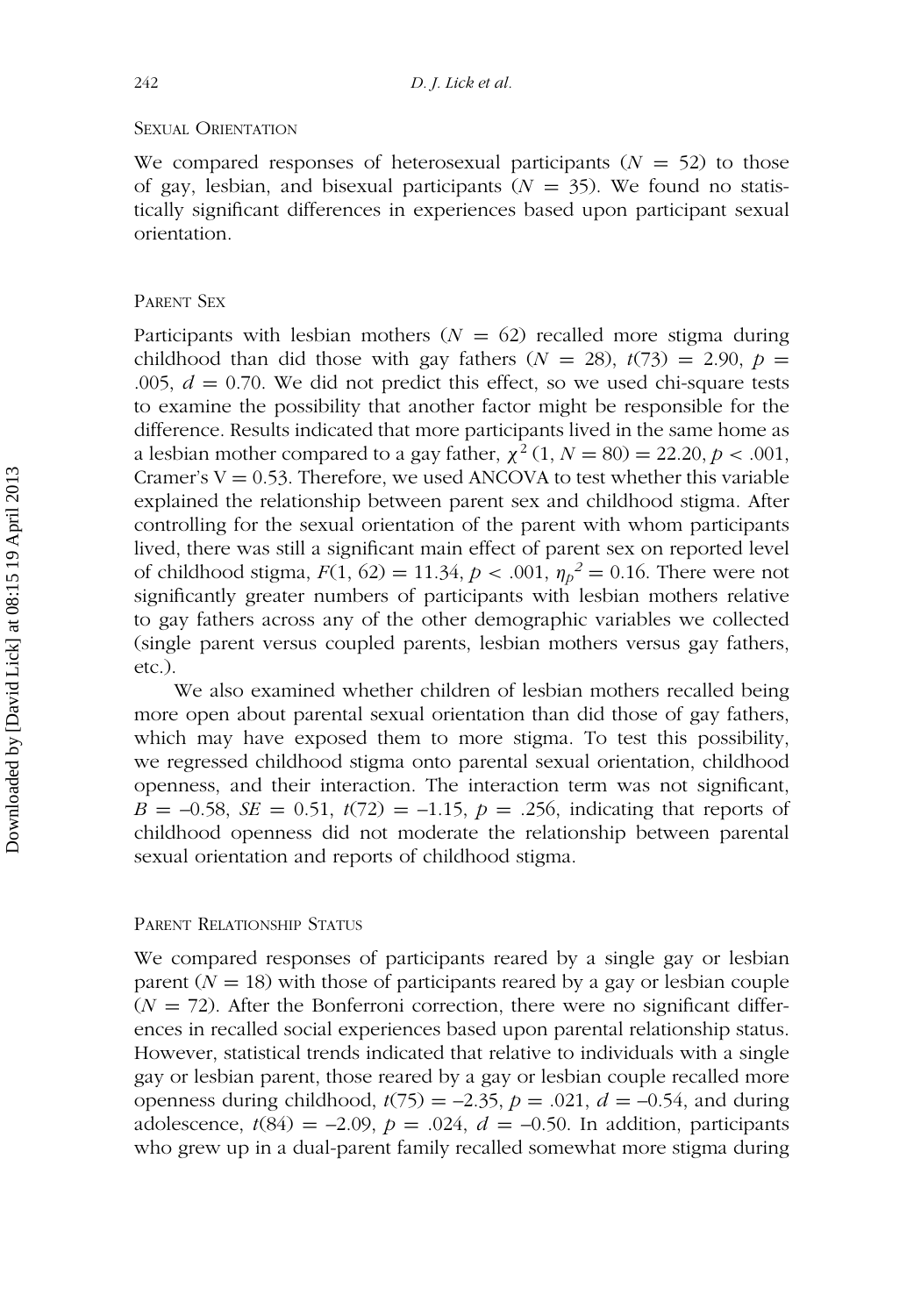adolescence,  $t(81) = -2.21$ ,  $p = .030$ ,  $d = -0.49$ , and during adulthood,  $t(21.61) = -1.280$ ,  $p = .086$ ,  $d = -0.78$ , than did those who grew up with a single parent. $<sup>1</sup>$ </sup>

#### AGE AT WHICH PARTICIPANT LEARNED OF PARENTAL SEXUAL ORIENTATION

We examined correlations between recalled social experiences and the age at which participants learned a parent was gay or lesbian. Learning about parental sexual orientation earlier in life was associated with more recalled benefits during childhood,  $r(74) = -.32$ ,  $p = .005$ , and more recalled benefits during adolescence,  $r(82) = -.27$ ,  $p = .013$ . After the Bonferroni correction, learning about parental sexual orientation earlier in life was marginally associated with more openness during adolescence,  $r(77) = -.24$ ,  $p = .027$ . After using partial correlations to control for social desirability, however, these results were no longer statistically significant (*pchildhood benefits;age.social desirability* = .038, *padolescent benefits;age.social desirability* = .056, *padolescent openness;age.social desirability* = .242).

#### Current Psychological Adjustment

Next, we examined reports of current psychological adjustment. Overall, participants displayed normative adjustment across all measures of well-being. Mean scores for positive affect  $(M = 32.44, SD = 9.81)$  and negative affect  $(M = 15.36, SD = 6.07)$  did not differ significantly from population averages (Crawford & Henry, 2004), *p*s > .37. Consistent with previous studies of the general population (Roberts et al., 1991), 32% of participants scored above 16 on the CES-D ( $M = 12.96$ ,  $SD = 9.65$ ). A majority of the participants (67%) reported average-to-high life satisfaction  $(M = 25.90, SD = 6.79)$ . Finally, social desirability was not significantly correlated with any of these scales, indicating that extreme responding did not affect reports of psychological adjustment.

Although the sample displayed normative adjustment overall, we sought to test whether groups of participants who recalled more stigma, benefits, and openness during various developmental periods reported notably different well-being at the time of participation. Therefore, we conducted additional *t*-tests and correlations on total scores for positive affect, negative affect, depressive symptoms, and life satisfaction based upon the seven demographic variables of interest. Results indicated no significant differences in current psychological adjustment as a function of demographic variables (see Table 2).

We also tested whether recalled social experiences predicted current psychological adjustment. To do so, we entered the nine Rainbow Families Scale subscales into four separate multiple linear regressions predicting positive affect, negative affect, depressive symptoms, and life satisfaction.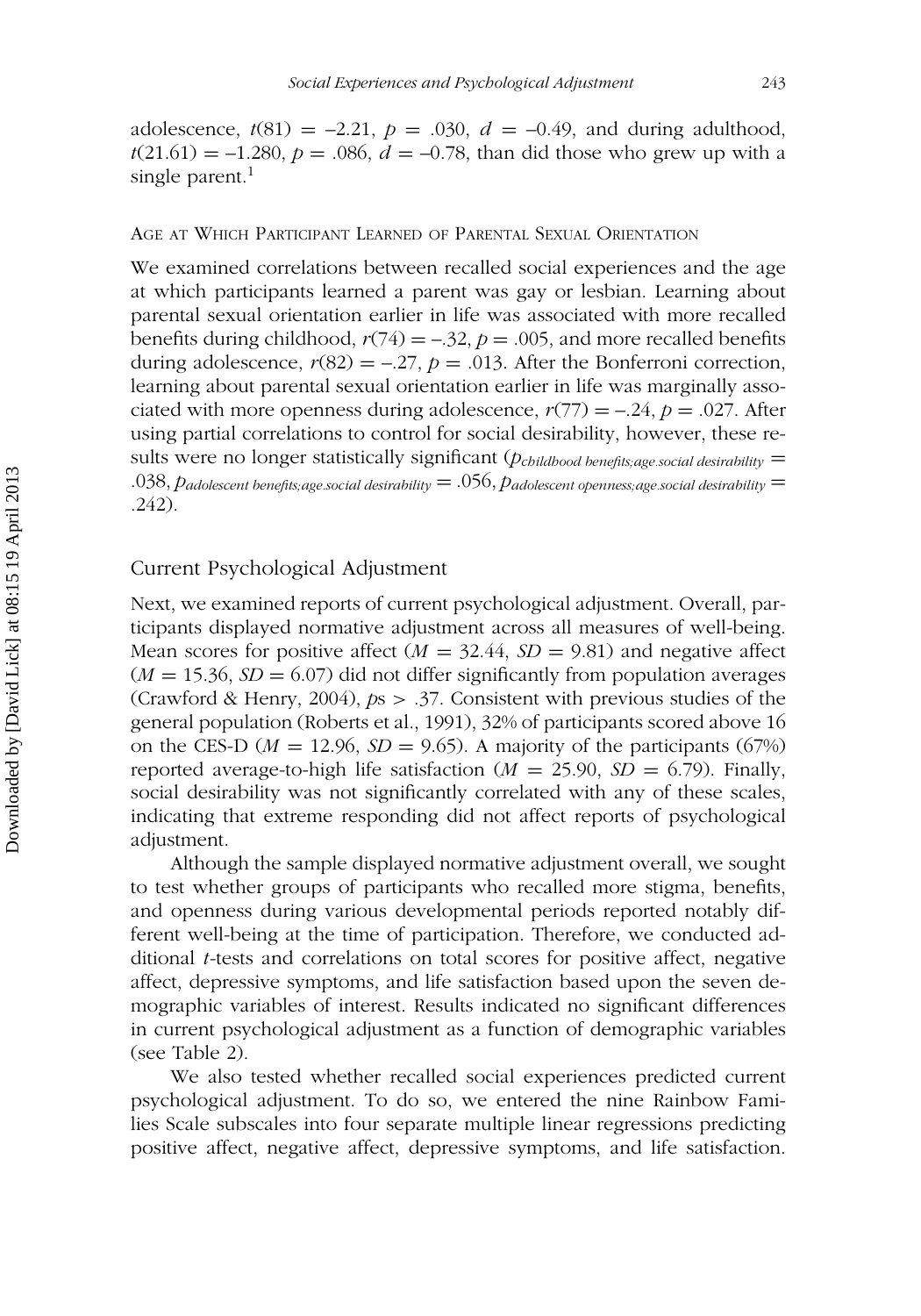|                                        | Positive<br>Affect $M(SD)$ | Negative<br>Affect $M(SD)$ | Depression<br>M(SD) | Life<br>Satisfaction M(SD) |
|----------------------------------------|----------------------------|----------------------------|---------------------|----------------------------|
| Age                                    |                            |                            |                     |                            |
| Younger $(N = 44)$                     | 30.67(10.08)               | 14.81(5.45)                | 13.80(9.53)         | 25.71 (6.66)               |
| Older $(N = 47)$                       | 34.09 (9.36)               | 15.87(6.61)                | 12.16(9.81)         | 26.06(6.97)                |
| Sex                                    |                            |                            |                     |                            |
| Male $(N = 20)$                        | 32.35 (10.92)              | 17.15(5.99)                | 13.79 (9.38)        | 24.32(7.73)                |
| Female $(N = 68)$                      | 32.65 (9.69)               | 14.71(6.00)                | 12.60(9.78)         | 26.25(6.63)                |
| Sexual Orientation                     |                            |                            |                     |                            |
| Heterosexual $(N = 52)$                | 32.18(9.91)                | 15.14(6.18)                | 14.67(10.31)        | 25.96(6.57)                |
| Gay, Lesbian, Bisexual<br>$(N = 35)$   | 32.31 (8.90)               | 15.66(6.07)                | 10.38(7.74)         | 26.00(6.46)                |
| Family Type                            |                            |                            |                     |                            |
| Divorce $(N = 73)$                     | 32.27(9.79)                | 15.44 (6.49)               | 12.79(9.19)         | 26.03(6.56)                |
| Adoption/Insemination<br>$(N = 18)$    | 33.11(10.15)               | 15.06(4.17)                | 13.65 (11.60)       | 25.35(7.88)                |
| Sex of Gay/Lesbian Parent              |                            |                            |                     |                            |
| Female $(N = 62)$                      | 31.95 (9.79)               | 15.98 (6.36)               | 13.80(10.29)        | 25.26(7.27)                |
| Male $(N = 28)$                        | 33.56 (9.96)               | 13.96(5.19)                | 11.00(7.78)         | 27.29(5.46)                |
| Parental Relationship Status           |                            |                            |                     |                            |
| Single ( $N = 18$ )                    | 31.94 (9.79)               | 16.82(7.22)                | 12.33(9.66)         | 23.94 (7.83)               |
| Partnered $(N = 72)$                   | 32.39 (9.86)               | 14.80(5.51)                | 12.93(9.68)         | 26.40(6.52)                |
| Age Learned of Parental Sexual         |                            |                            |                     |                            |
| Orientation                            | 33.36 (9.80)               | 14.75(6.13)                | 12.44 (9.80)        | 25.98(7.46)                |
| Older $(N = 48)$<br>Younger $(N = 43)$ | 31.50 (9.85)               | 15.98(6.02)                | 13.51 (9.58)        | 25.82(6.12)                |

**TABLE 2** Psychological Adjustment as a Function of Demographic Characteristics

*Note.* Mean total scores on each scale as a function of demographic characteristics. None of the means between groups were significantly different, indicating that individual differences had no reliable effect on long-term psychological adjustment.

Overall, responses to the RFS subscales significantly predicted life satisfaction,  $R^2 = .30$ ,  $F(9, 58) = 2.80$ ,  $p = .009$ , negative affect,  $R^2 = .31$ ,  $F(9, 57) =$ 2.86,  $p = .008$ , and positive affect,  $R^2 = .27$ ,  $F(9, 58) = 2.35$ ,  $p = .024$ . In terms of individual predictors, greater recollections of Adulthood Stigma were associated with more negative affect at present,  $B = 0.32$ ,  $SE = 0.15$ ,  $t = 2.19$ ,  $p = .033$ , and less positive affect at present,  $B = -0.52$ ,  $SE =$ 0.21,  $t = -2.48$ ,  $p = .016$ . Greater recollections of Childhood Benefits were unexpectedly associated with lower life satisfaction at present,  $B = -0.50$ ,  $SE = 0.24$ ,  $t = -2.07$ ,  $p = .043$ . These three were the only subscales of the Rainbow Families Scale that emerged as significant individual predictors in the multiple regression models.

Finally, we used a series of nested linear regressions to test whether individual difference variables moderated the association between RFS subscales and current psychological adjustment. In the first step, we included a moderator variable (e.g., current age) along with each of the Rainbow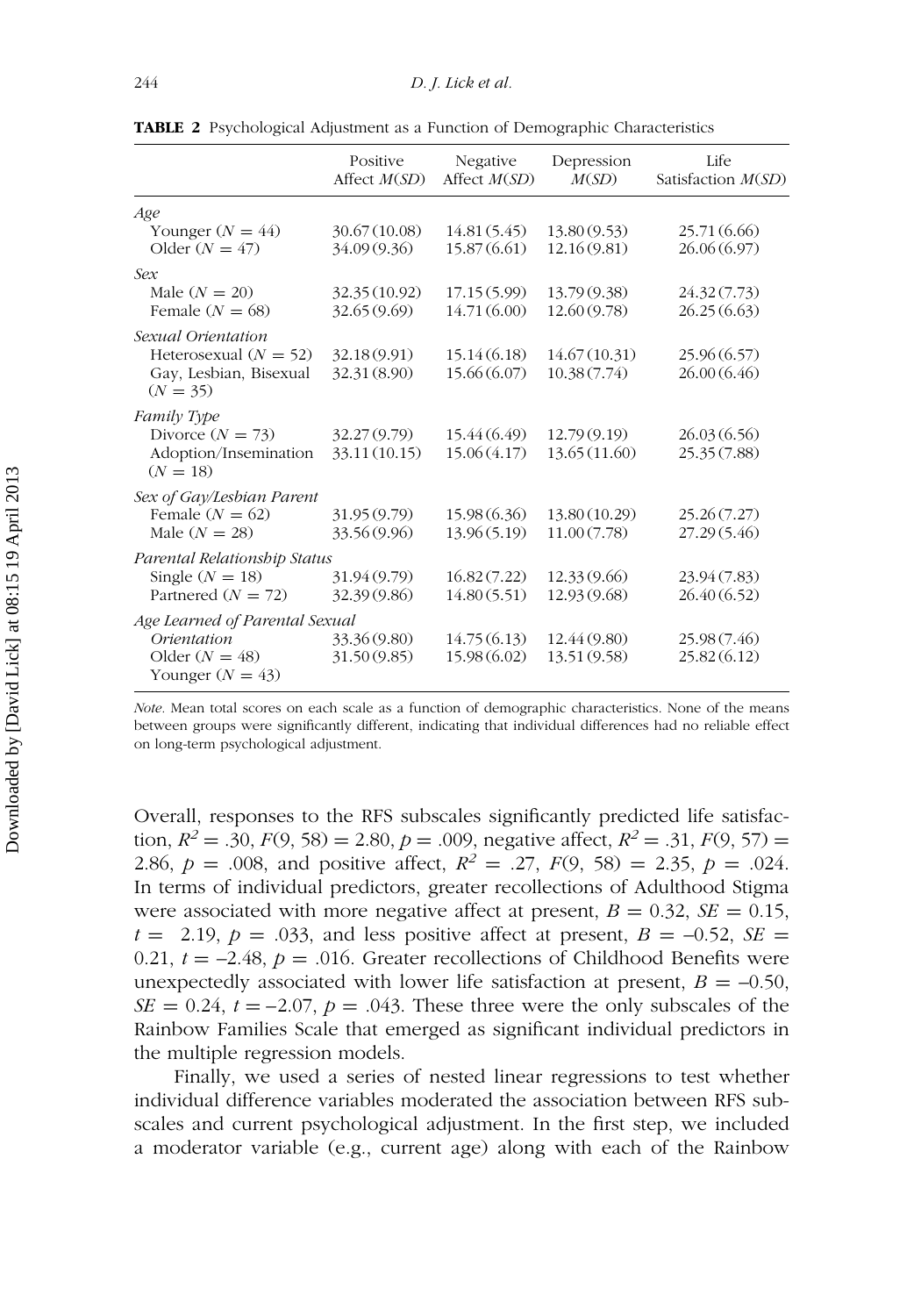Families Scale subscales. In the second step, we included interactions between the moderator and all Rainbow Families Scale subscales. We examined  $\Delta R^2$  to determine whether the inclusion of interaction effects significantly improved the predictive power of each model. The inclusion of interaction terms did not significantly improve the fit of any of the models (*p*s > .07).

### Recalled Experiences over the Life Course

Thus far, we have found that adult offspring of gay and lesbian parents recall different social experiences as a function of some aspects of their family backgrounds, but no significant differences in long-term psychological outcomes. One explanation for these results is that offspring of gay and lesbian parents adapt to their social experiences over the life course. We used Repeated Measures Analysis of Variance to test this possibility. The assumption of sphericity was violated for all main effects (Mauchly's *w* = .69 for stigma, .72 for benefits, and .86 for openness), so we applied Huynh-Feldt corrections.

As expected, participants' recollections of stigma varied as a function of developmental period,  $F(1.56, 112.12) = 44.64, p < .001, \eta_p^2 = 0.38$ (Table 3). Difference contrasts revealed that memories of stigma did not vary significantly between childhood and adolescence,  $F(1, 72) = 1.53$ ,  $p = .220$ ,  $\eta_p^2 = 0.02$ , but that participants recalled significantly less stigma during adulthood than during childhood/adolescence combined, *F*(1, 72) = 64.23,  $p < .001$ ,  $\eta_p^2 = 0.47$  (Figure 1). Also consistent with our hypothesis, participants' recollections of benefits they gained from having gay

RFS Subscale *M*(*SD*) *Stigma* Childhood Stigma 46.12 (12.50) Adolescent Stigma 45.15 (12.51) Adulthood Stigma 53.73 (9.80) *Benefits* Childhood Benefits 28.85 (4.72) Adolescent Benefits 29.51 (5.76) Adulthood Benefits 32.22 (4.84) *Openness* Childhood Openness 16.35 (5.04)<br>Adolescent Openness 16.41 (5.73) Adolescent Openness Adulthood Openness 22.31 (4.86)

**TABLE 3** Means and Standard Deviations for Repeated Measures Analysis of Variance Performed on the Rainbow Families Scale

*Note.* Mean scores on each subscale of the Rainbow Families Scale are displayed. For all three subscales (Stigma, Benefits, Openness), participants' responses varied significantly as a function of developmental period.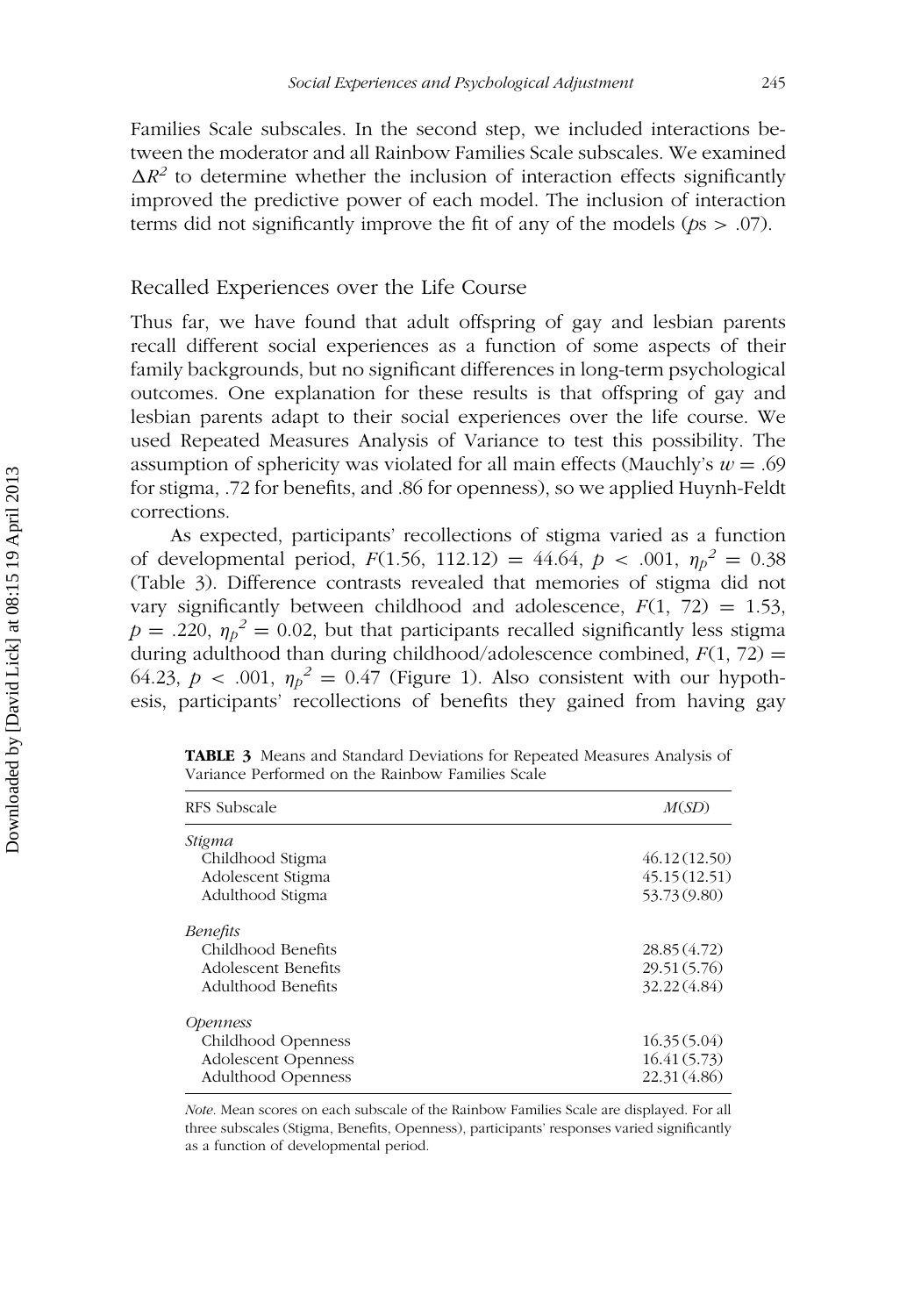

**FIGURE 1** Change in recalled experiences with stigma, benefits, and openness over the life course. The stigma subscale was reverse-coded; thus, a high value indicates few experiences with stigma.

or lesbian parents varied over the life course,  $F(1.59, 116.30) = 33.89$ ,  $p \lt 0.001$ ,  $\eta_p^2 = 0.32$  (Table 3). Again, there was no difference in reports of benefits between childhood and adolescence,  $F(1, 73) = 3.16$ ,  $p = .079$ ,  $\eta_p^2 = 0.04$ , but participants recalled significantly more benefits during adulthood than during earlier developmental periods,  $F(1, 73) =$ 51.89,  $p < .001$ ,  $\eta_p^2 = 0.42$  (Figure 1). Finally, participants' reports of openness also varied as a function of developmental period,  $F(1.79, 132.22)$  = 87.93,  $p < .001$ ,  $\eta_p^2 = 0.54$  (Table 3). While memories of openness did not vary significantly between childhood and adolescence,  $F(1, 74) = 0.02$ ,  $p =$ .878,  $\eta_p^2$  < 0.001, participants recalled significantly more openness during adulthood than during earlier developmental periods,  $F(1, 74) = 136.10$ ,  $p <$ .001,  $\eta_p^2 = 0.65$  (Figure 1).

#### DISCUSSION

Although research on offspring of gay and lesbian parents spans three decades, a number of topics remain understudied. One such topic involves the nature of individual differences in social experiences among offspring of gay and lesbian parents; another concerns associations between early psychosocial experiences and long-term mental health among offspring of gay and lesbian parents. The current study addressed both of these topics.

First, we uncovered several variations in participants' recalled social experiences as a function of their family background. For example,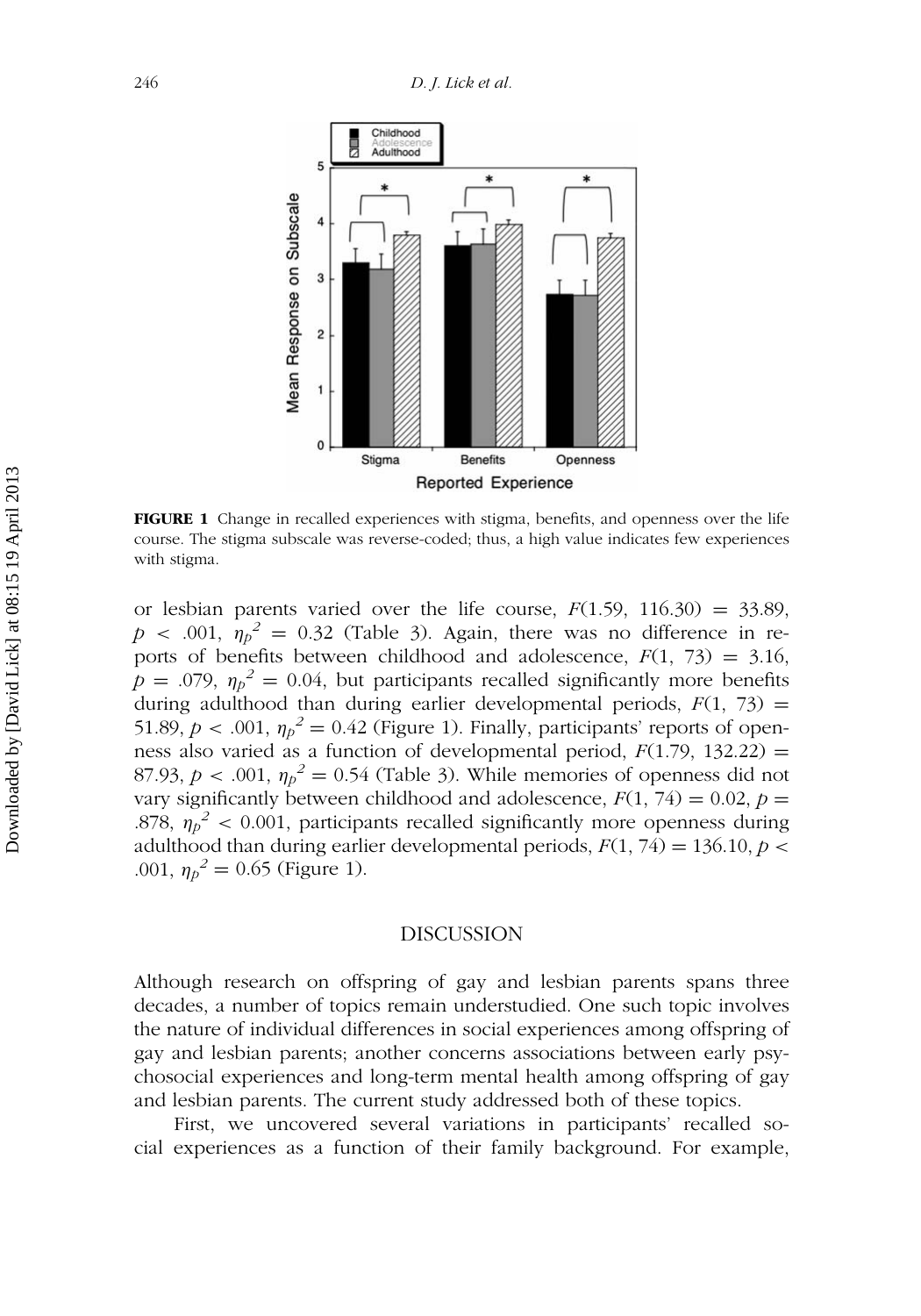participants with lesbian mothers recalled more stigma than did those with gay fathers. We did not predict this finding because it does not have a strong basis in previous literature. However, it is consistent with data suggesting that children of lesbian mothers are more likely than are children of gay fathers to disclose information to peers about parental sexual orientation (e.g., Barrett & Tasker, 2001). If children of lesbian mothers were more open about their parents' sexual orientation, more peers may have known about their nontraditional family structure, creating more opportunities for them to encounter stigma. While this explanation is plausible, interactions between childhood openness and parental sexual orientation did not predict childhood stigma in the current study. Thus, further research on this issue is warranted.

Participants born to or adopted by gay or lesbian parents reported more openness about their parents' sexual orientations during childhood than did participants born to heterosexual parents, one of whom later came out. Children born to or adopted early in life by gay or lesbian parents may have disclosed information about their family before they fully understood the nature of stigma, thereby increasing their level of openness during childhood. On the other hand, children born to heterosexual parents could not be open about parental sexual orientations until one of their parents came out, which may have happened later in life. Either or both of these factors may have contributed to increased reports of openness among children born to or adopted by gay or lesbian parents.

Male participants indicated higher degrees of openness about their parents' sexual orientations than did female participants. This may have been due to the fact that more male than female participants grew up with gay or lesbian parents who were in committed relationships. Thus, two women or two men may have picked them up from school, or a same-sex couple might have attended their extracurricular events, giving male participants no choice but to be open with peers about their parents' sexual orientations. Of course, there are other possible explanations that future researchers might explore.

Offspring who learned that a parent was gay or lesbian earlier in life reported more benefits associated with having a gay or lesbian parent in childhood and adolescence than did those who learned when they were older. This finding is consistent with results of previous studies that reported more positive reactions to parental sexual orientation when children learned about it earlier in life (e.g., Paul, 1986). Children born to gay and lesbian parents are likely to have been aware of this fact from an early age. Those who learned of parental sexual orientation later in life may have done so in the context of parental conflict or divorce, and this may have obscured any relevant benefits.

Thus, participants in the current study remembered their social experiences in differing ways. While many recalled a mix of positive and negative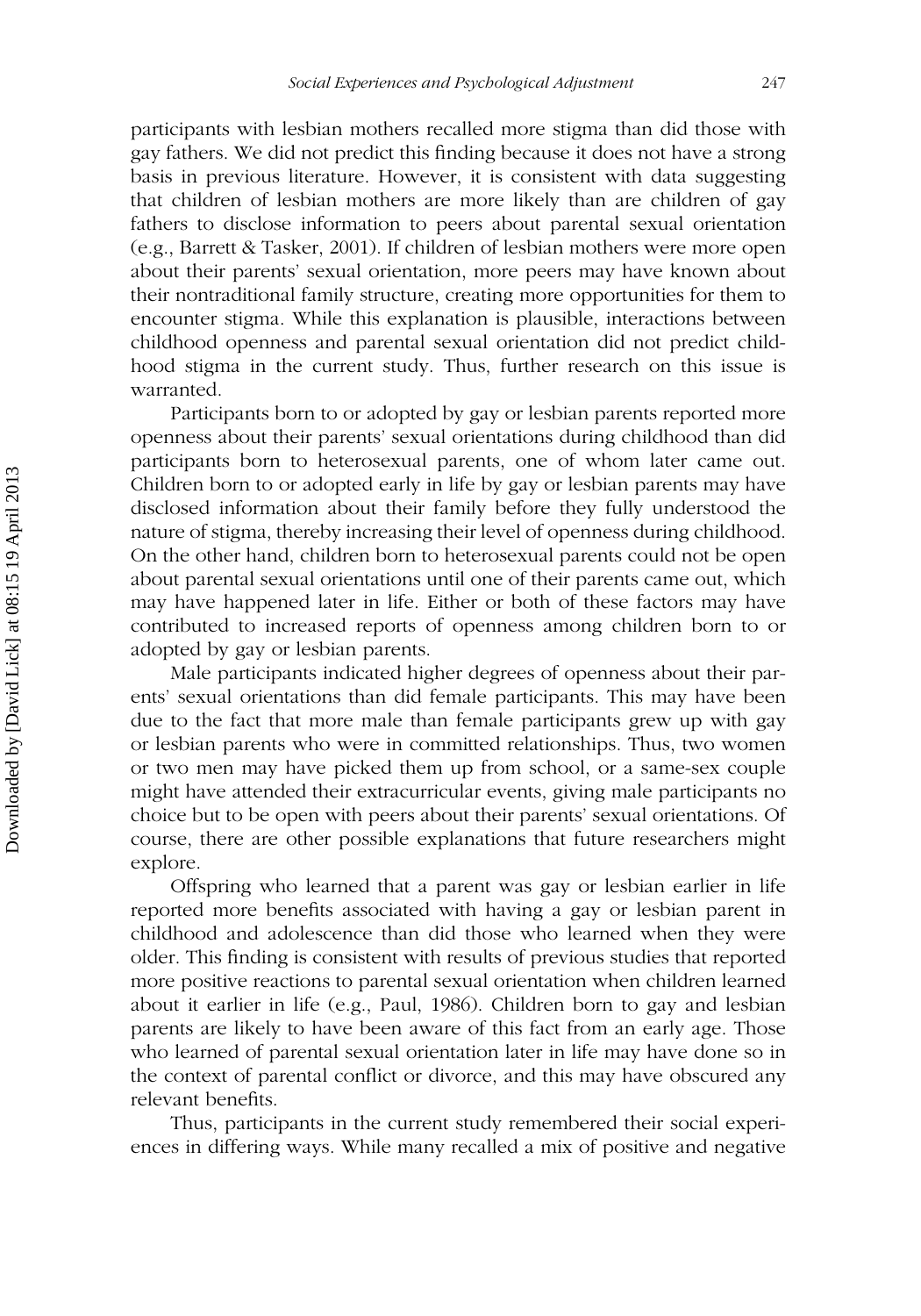experiences related to their parents' sexual orientations, some recalled less stigma, more benefits, and more openness than others. Several of these experiences were also associated with long-term adjustment. For example, participants who recalled more stigma during adulthood also reported higher levels of negative affect and lower levels of positive affect at the time of testing. Furthermore, participants who recalled more benefits of their family situation during childhood reported lower life satisfaction at present. We did not predict the latter effect, and it appears to have been driven by suppression (Cohen & Cohen, 1975; Krus & Wilkinson, 1986). Indeed, the simple Pearson correlation between Childhood Benefits and Life Satisfaction was positive  $(r = .16)$ , indicating that without the influence of other variables, greater recollections of benefits associated with one's family situation during childhood were associated with greater life satisfaction in the long term. Upon entering all of the other Rainbow Families Scale subscales into a regression predicting Life Satisfaction, however, the direction of the effect for Childhood Benefits was reversed and emerged as statistically significant  $(B = -0.50, p = .043)$ . This unexpected change in direction may have been due to high correlations between Childhood Benefits and the Adolescent Benefits and Adulthood Benefits subscales (*r*s = .76 and .49, respectively). After accounting for these overlapping experiences, the Childhood Benefits subscale was only able to explain a small portion of unique variance in Life Satisfaction, and the association was unexpectedly negative. These analyses suggest that the negative association we found between childhood benefits and life satisfaction was merely a function of suppression in the multiple regression framework.

Despite the fact that some recalled social experiences predicted psychological adjustment in the long term, most of the current participants developed into psychologically healthy adults. In fact, we did not uncover any statistically significant differences in overall well-being as a function of family characteristics. Adaptive coping provides one explanation for such positive long-term adjustment despite mixed social experiences earlier in life. Indeed, participants in our study perceived their experiences as becoming increasingly positive over the life course, with less stigma, more benefits, and more openness during adulthood than during earlier developmental periods. These results suggest that participants may have learned to cope effectively with stigma, leading to better social experiences and positive adjustment in the long term. Participants' increasingly positive experiences could also indicate a broader cultural shift towards acceptance of gay and lesbian family life over the past several decades; however, we did not find differences in recalled psychosocial experiences as a function of participant age. Therefore, adaptive coping is a more plausible explanation for our findings than are cohort effects. Still, these explanations deserve further study.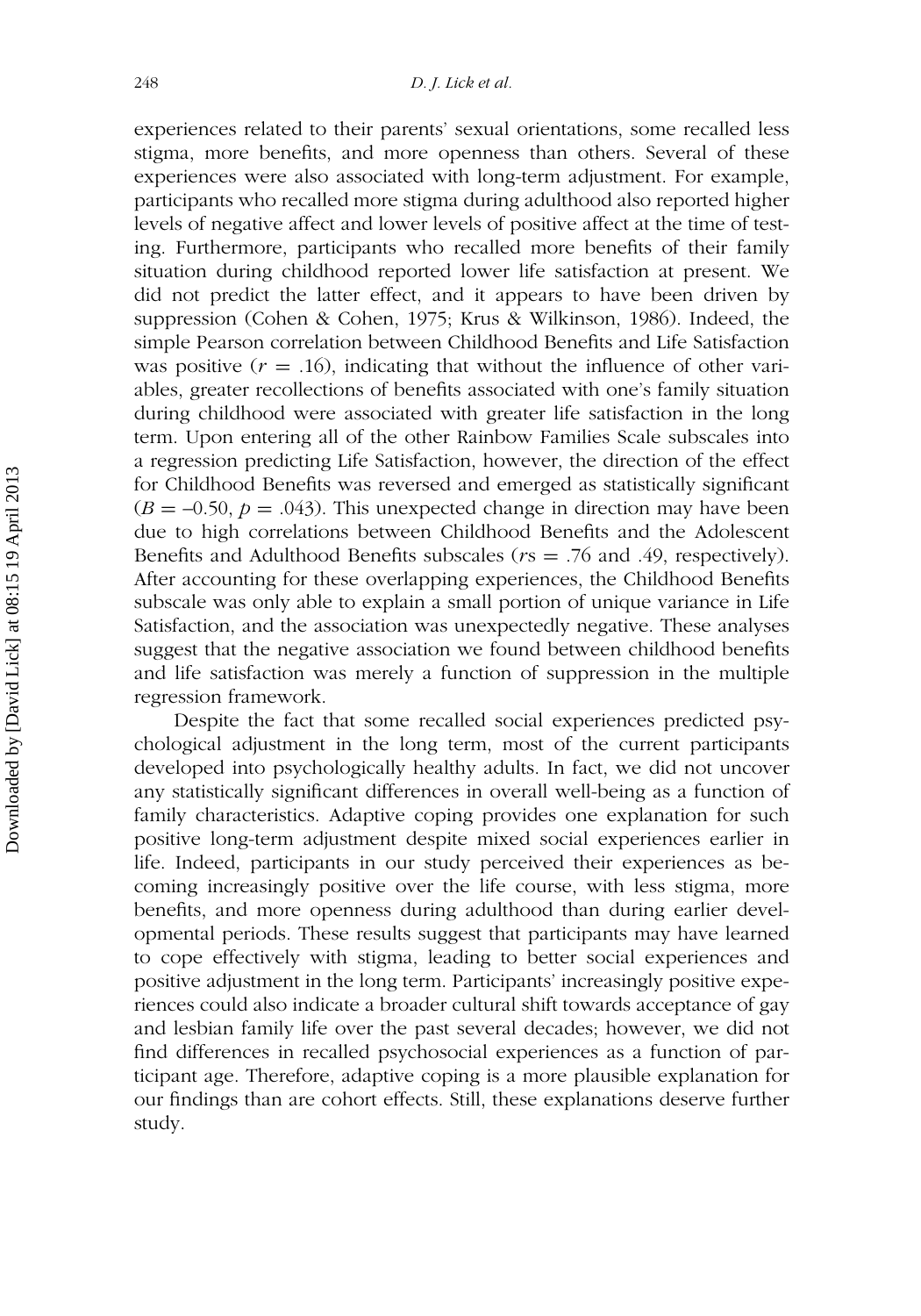#### Strengths and Limitations

Despite our study's contributions, it had several limitations. First, because the Rainbow Families Scale measured retrospective self-reports, it is possible that participants' recollections of their social experiences were biased by their current circumstances. However, it is worth noting that participants' responses were not overly generalized—they recalled a variety of positive and negative experiences across the life span. In addition, recent studies have indicated that surveys of this kind have moderately high reliability over time (e.g., Yancura & Aldwin, 2009), and that memory distortion is not so great that it invalidates statistically significant conclusions drawn from retrospective reports (e.g., Brown, Craig, Harris, Handley, & Harvey, 2007). Thus, while retrospective biases may have had some influence on our data, it is not likely that they produced our primary results. Furthermore, sampling is an issue in all studies of sexual orientation, as stigma might deter vulnerable individuals from participating in research. Because ours was a convenience sample, results are not generalizable to all children with gay and lesbian parents. In particular, the current findings may not generalize to racial and ethnic minority individuals, as our sample was predominately white. We should also note that a substantial minority of our participants identified as gay, lesbian, or bisexual. We believe that this relatively high proportion of gay and lesbian individuals was due to sampling procedures, because we advertised to organizations with primarily gay/lesbian membership. Future research could mitigate some of these sampling concerns by obtaining populationbased samples of individuals reared by gay and lesbian parents.

Our study also had notable strengths. First, relative to other research in this area, our sample was relatively diverse, allowing us to compare individuals from single- and dual-parent families, those from divorced-parent families as well as adoptive families, and those from different age groups. These are among the first quantitative findings of individual differences among offspring of gay and lesbian parents in a single sample, and they improve knowledge of within-group differences in this community. Second, since gay- and lesbian-parent families became widely visible within the past several decades, research on long-term development has only recently become feasible (Gartrell & Bos, 2010; Tasker, 1999). Ours is among a handful of studies examining long-term outcomes among offspring of gay and lesbian parents. Finally, by asking participants to reflect upon their experiences during different developmental periods, we were able to track their memories of stigma, benefits, and openness from childhood to adulthood. These findings add to our knowledge of long-term development and adaptive coping among children of gay and lesbian parents, and they pave the way for longitudinal studies that can pinpoint the precise mechanisms through which social experiences affect development.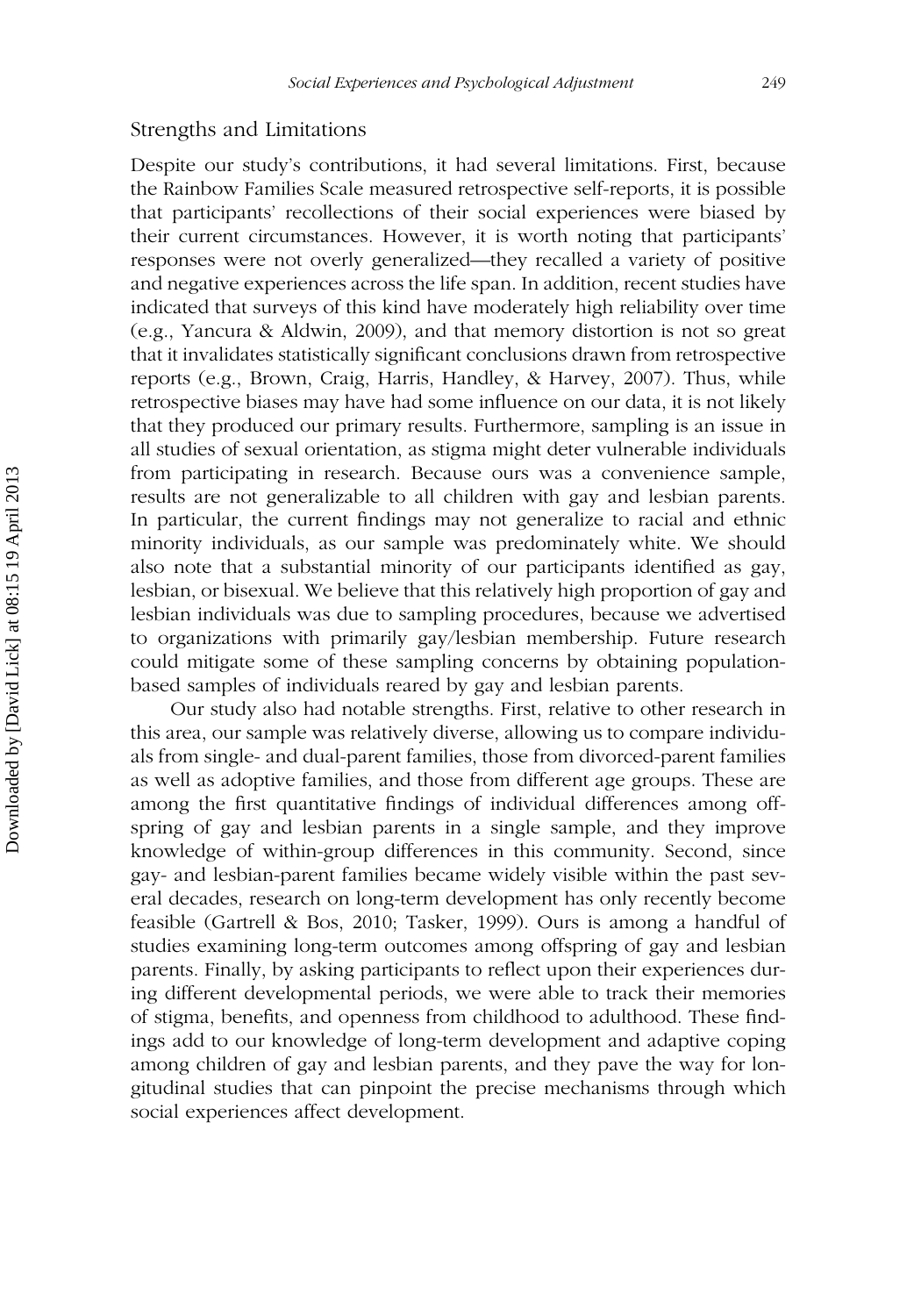#### 250 *D. J. Lick et al.*

#### **CONCLUSION**

In summary, offspring of gay and lesbian parents recall their pasts in various ways. In this study, male participants and those born to or adopted by gay/lesbian parents recalled a high degree of openness about their parents' sexual orientations during childhood. Individuals born to or adopted by gay or lesbian parents reported more benefits related to their family situation than did individuals from divorced families. On the other hand, some characteristics of the respondents (e.g., age, sexual orientation) were not associated with their reported experiences. Furthermore, despite varied recollections of social experiences, there were no significant differences in long-term psychological adjustment among demographic groups in our sample. Such generally positive outcomes may have been due to changes in social experiences over the life course. Indeed, participants recalled more benefits and fewer drawbacks related to having a gay or lesbian parent during adulthood than during earlier developmental periods. Taken together, these results provide some of the first quantitative findings about individual differences in psychosocial experiences among offspring of gay and lesbian parents, as well as their associations with long-term psychological adjustment.

#### **NOTE**

1. Final *t*-test corrected for inequality of variances. Levene's  $F = 7.59$ ,  $p = .007$ .

#### REFERENCES

- Anderssen, N., Amlie, C., & Ytterøy, E. A. (2002). Outcomes for children with lesbian or gay parents. A review of studies from 1978 to 2000. *Scandinavian Journal of Psychology*, *43*, 335–351.
- Baird, R. M., & Rosenbaum, S. E. (2004). *Same-sex marriage: The moral and legal debate*. New York, NY: Prometheus.
- Barrett, H., & Tasker, F. (2001). Growing up with a gay parent: Views of 101 gay fathers on their sons' and daughters' experiences. *Educational and Child Psychology*, *18*, 62–77.
- Biblarz, T. J., & Stacey, J. (2010). How does the gender of parents matter? *Journal of Marriage and Family*, *72*, 3–22.
- Bos, H. M., Gartrell, N. K., van Balen, F., Peyser, H., & Sandfort, T. G. (2008). Children in planned lesbian families: A cross-cultural comparison between the United States and the Netherlands. *American Journal of Orthopsychiatry*, *78*, 211–219.
- Bos, H. M., van Balen, F., & van den Boom, D. C., & Sandfort, T. G. (2004). Minority stress, experience of parenthood and child adjustment in lesbian families. *Journal of Reproductive and Infant Psychology*, *22*, 291–304.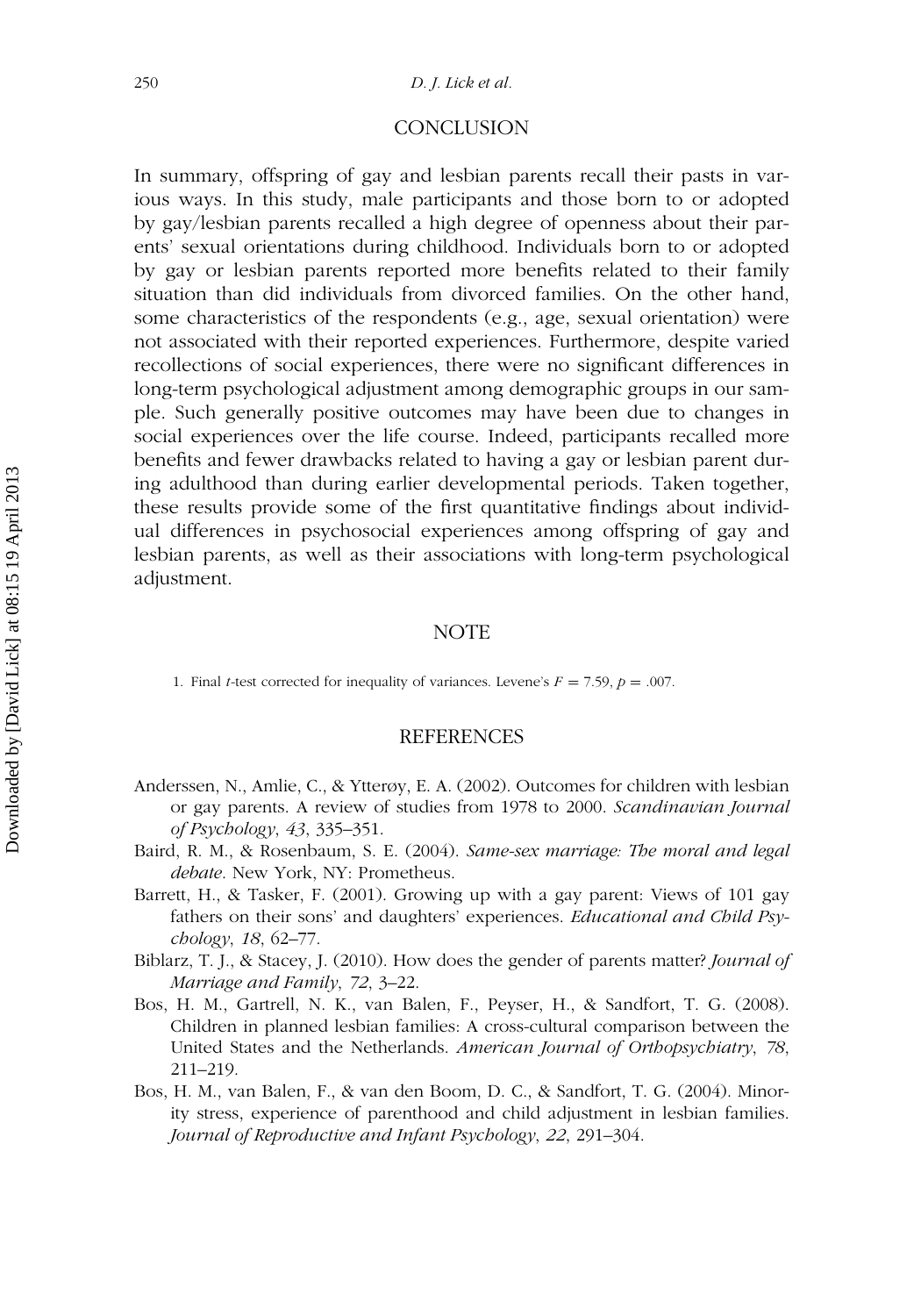- Boyd, J. H., Weissman, M. M., Thompson, W. D., & Myers, J. K. (1982). Screening for depression in a community sample: Understanding the discrepancies between depression symptom and diagnostic scales. *Archives of General Psychiatry*, *39*, 1195–1200.
- Brewaeys, A., Ponjaert, I., van Hall, E. V., & Golombok, S. (1997). Donor insemination: Child development and family functioning in lesbian mother families. *Human Reproduction*, *12*, 1349–1359.
- Brewer, P. R., & Wilcox, C. (2005). Same-sex marriage and civil unions. *Public Opinion Quarterly*, *69*, 599–616.
- Brown, G. W., Craig, T. K., Harris, T. O., Handley, R. V., & Harvey, A. L. (2007). Validity of retrospectives measures of early maltreatment and depressive episodes using the Childhood Experience of Care and Abuse (CECA) instrument–A lifecourse study of adult chronic depression-2. *Journal of Affective Disorders*, *103*, 217–224.
- Chan, R. W., Raboy, B., & Patterson, C. J. (1998). Psychosocial adjustment among children conceived via donor insemination by lesbian and heterosexual mothers. *Child Development*, *69*, 443–457.
- Cohen, J., & Cohen, P. (1975). *Applied multiple regression/correlation analysis for the behavioral sciences*. New York, NY: Wiley.
- Crawford, J. R., & Henry, J. D. (2004). The Positive and Negative Affect Schedule (PANAS): Construct validity, measurement properties and normative data in a large non-clinical sample. *British Journal of Clinical Psychology*, *43*, 245–265.
- Diener, E. D., Emmons, R. A., Larsen, R. J., & Griffin, S. (1985). The satisfaction with life scale. *Journal of Personality Assessment*, *49*, 71–75.
- Gartrell, N., & Bos, H. M. (2010). U.S. National Longitudinal Lesbian Family Study: Psychological adjustment of 17-year-old adolescents. *Pediatrics*, *126*, 28–36.
- Gartrell, N., Rodas, C., Deck, A., Peyser, H., & Banks, A. (2005). The National Lesbian Family Study: 4 Interviews with the 10-year-old children. *American Journal of Orthopsychiatry*, *75*, 518–524.
- Goldberg, A. E. (2007). (How) Does it make a difference? Perspectives of adults with lesbian, gay, and bisexual parents. *American Journal of Orthopsychiatry*, *77*, 550–562.
- Goldberg, A. E. (2010). *Lesbian and gay parents and their children: Research on the family life cycle*. Washington, DC: American Psychological Association.
- Goldberg, L. R., Johnson, J. A., Eber, H. W., Hogan, R., Ashton, M. C., Cloninger, R., & Gough, H. G. (2006). The international personality item pool and the future of public-domain personality measures. *Journal of Research in Personality*, *40*, 84–96.
- Golombok, S., Spencer, A., & Rutter, M. (1983). Children in lesbian and single-parent households: Psychosexual and psychiatric appraisal. *Journal of Child Psychology and Psychiatry*, *24*, 551–572.
- Golombok, S., & Tasker, F. (1996). Do parents influence the sexual orientation of their children? Findings from a longitudinal study of lesbian families. *Developmental Psychology*, *32*, 3–11.
- Golombok, S., & Tasker, F. (2010). Gay fathers. In M. E. Lamb (Ed.), *The role of the father in child development* (5th ed., pp. 319–340). New York, NY: Wiley.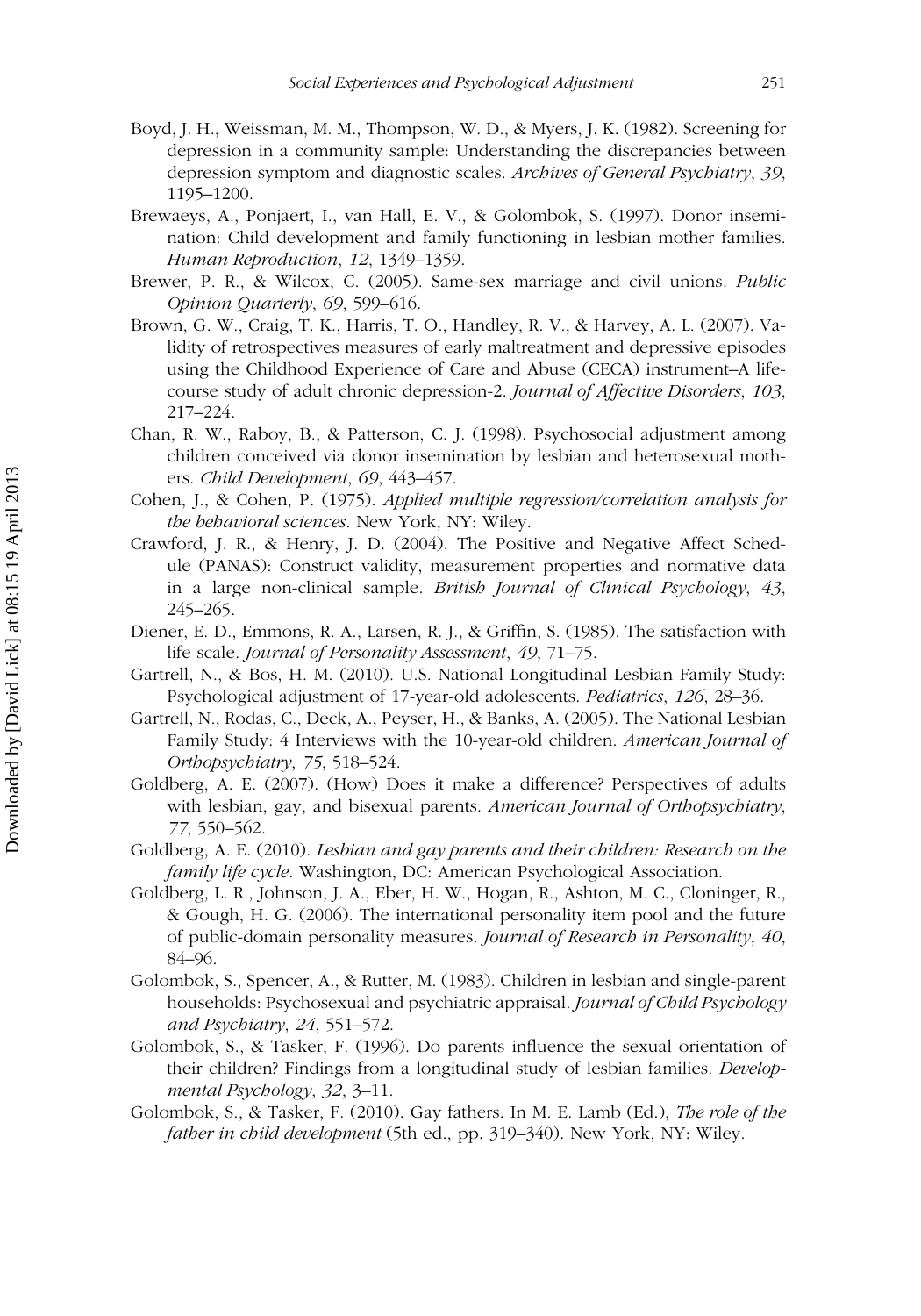- Herek, G. M. (2002). Gender gaps in public opinion about lesbians and gay men. *The Public Opinion Quarterly*, *66*, 4–66.
- Herek, G. M., Cogan, J. C., & Gillis, J. R. (2002). Victim experiences in hate crimes based on sexual orientation. *Journal of Social Issues*, *58*, 319–339.
- Huggins, S. L. (1989). A comparative study of self-esteem of adolescent children of divorced lesbian mothers and divorced heterosexual mothers. In F. W. Bozett (Ed.), *Homosexuality and the family* (pp. 123–135). New York, NY: Harrington Park.
- Katz-Wise, S. L., & Hyde, J. S. (2012). Victimization experiences of lesbian, gay, and bisexual individuals: A meta-analysis. *Journal of Sex Research*, *49*, 142–167.
- Krus, D. J., & Wilkinson, S. M. (1986). Demonstration of properties of a suppressor variable. *Behavior Research Methods, Instruments, and Computers*, *18*, 21–24.
- Kuvalanka, K. A., & Goldberg, A. E. (2009). "Second generation" voices: Queer youth with lesbian/bisexual mothers. *Journal of Youth and Adolescence*, *38*, 904–919.
- Lee, C. (2002). The impact of belonging to a high school gay/straight alliance. *The High School Journal*, *85*, 13–26.
- Lick, D. J., Schmidt, K. M., & Patterson, C. J. (2011). The Rainbow Families Scale: A measure of experiences among adult offspring of lesbian and gay parents. *Journal of Applied Measurement*, *12*, 222–241.
- Lick, D. J., Tornello, S. L., Riskind, R. G., Schmidt, K. M., & Patterson, C. J. (2012). Social climate for sexual minorities predicts well-being among heterosexual offspring of lesbian and gay parents. *Sexuality Research and Social Policy*, *9*, 99–112.
- MacCallum, F., & Golombok, S. (2004). Children raised in fatherless families from infancy: A follow-up of children of lesbian and single heterosexual mothers at early adolescence. *Journal of Child Psychology and Psychiatry*, *45*(8), 1407–1419.
- Mays, V. M., & Cochran, S. D. (2001). Mental health correlates of perceived discrimination among GLB adults in the United States. *American Journal of Public Health*, *91*, 1869–1876.
- Meyer, I. H. (2003). Prejudice, social stress, and mental health in lesbian, gay, and bisexual populations: Conceptual issues and research evidence. *Psychological Bulletin*, *129*, 674–697.
- Mitchell, M. M., & Knowlton, A. (2009). Stigma, disclosure, and depressive symptoms among informal caregivers of people living with HIV/AIDS. *AIDS Patient Care and STDs*, *23*, 611–617.
- Ostman, M., & Kjellin, L. (2002). Stigma by association: Psychological factors in relatives of people with mental illness. *The British Journal of Psychiatry*, *181*, 494–498.
- Patterson, C. J. (1995). Families of the lesbian baby boom: Parents' division of labor and children's adjustment. *Developmental Psychology*, *31*, 115–123.
- Patterson, C. J. (2000). Family relationships of lesbians and gay men. *Journal of Marriage and the Family*, *62*, 1052–1069.
- Patterson, C. J. (2006). Children of lesbian and gay parents. *Current Directions in Psychological Science*, *15*, 241–244.

Hatzenbuehler, M. L. (2009). How does sexual minority stigma "get under the skin"? A psychological mediation framework. *Psychological Bulletin*, *135*, 707–730.